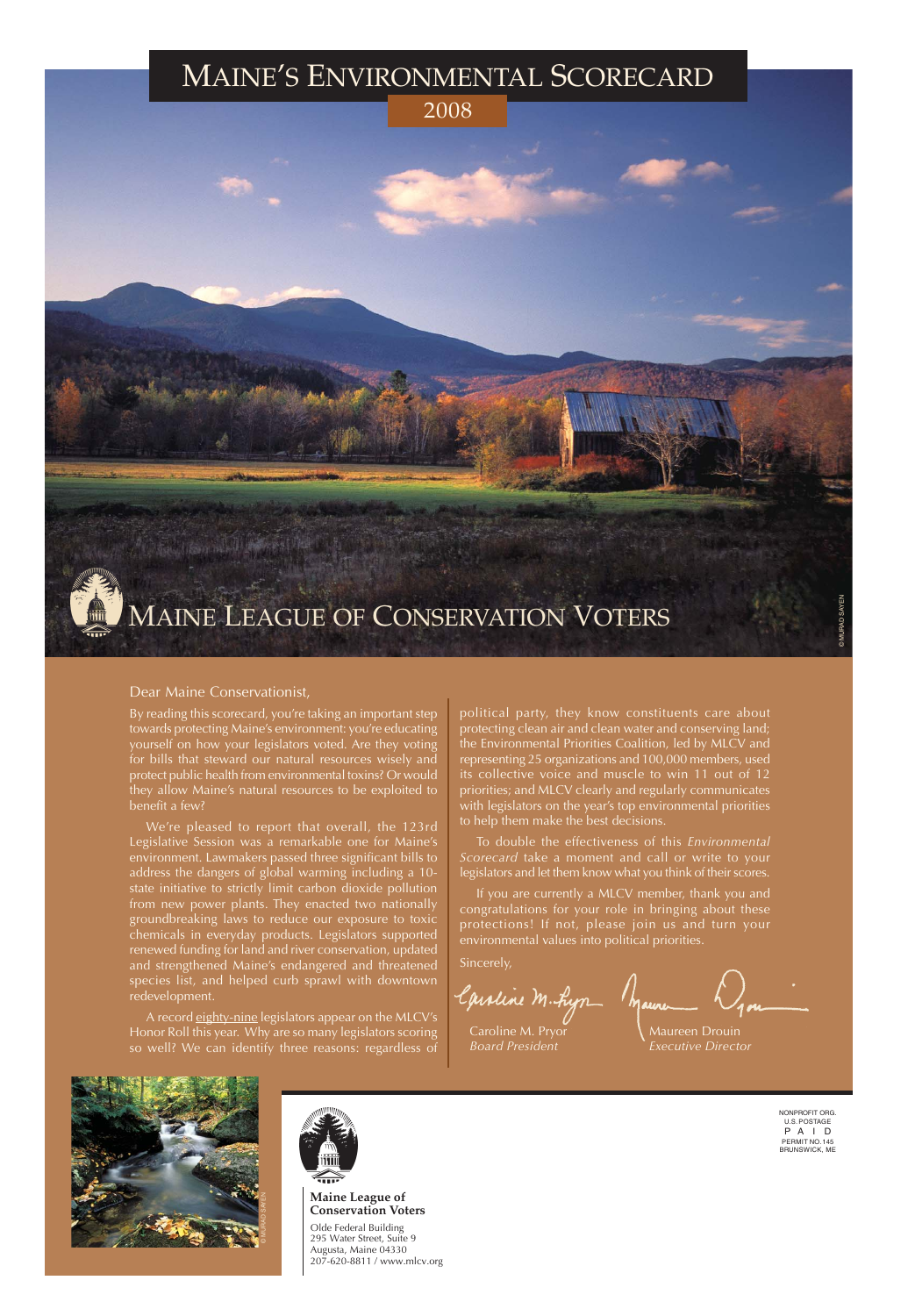### ✔**LD #262**

### An Act To Amend the Credit for Rehabilitation of Historic Properties

**Sponsor: Representative Theodore Koffman**

Poorly planned development sprawling far from town and city centers consumes Maine's natural areas, degrades water resources, and increases energy use and carbon dioxide pollution. It generates tremendous and rising local and regional infra-

structure costs, and is also a significant driver of Maine's municipal and state budget problems. **LD 262** greatly expands and improves Maine's underutilized historic preservation tax credit to aid downtown revitalization and curb sprawl by adapting and reusing historic buildings as an alternative to new construction on farmland, forests and other open space.

**• House Roll Call #302 Pro Environment Vote:** Yes / Accept Majority Ought to Pass as Amended Report

**House Vote:** April 1, 2008: Yes: 137; No 6; Absent 8

**• Final Outcome:** Bill Passed

### ✔**LD #2048**

### An Act To Protect Children's Health and the Environment from Toxic Chemicals in Toys and Children's Products

#### **Sponsor: Representative Hannah Pingree**

Toxic chemicals build up in our bodies and in the environment. This law protects the health of Maine families and the environment by requiring manufacturers to disclose the use of certain toxic chemicals in kids' products and authorizes Maine to require safer alternatives, if available, effective and affordable. **LD 2048** continues Maine's national leadership on safer chemicals, building on past success in phasing out mercury, arsenic and toxic fire retardants in consumer products.

**• House Roll Call #422 Pro Environment Vote:** Yes / Enactment **House Vote:** April 15, 2008: Yes: 129; No 9; Absent 13

- **Senate Roll Call #452 Pro Environment Vote:** Yes / Enactment **Senate Vote:** April 16, 2008: Yes 35; No 0
- **Final Outcome:** Bill Passed

### ✘**LD 2075** An Act To Amend Motor Vehicle Laws **Sponsor: Representative Boyd Marley**

Since the Loon Conservation Plate program was established in 1993, \$14 million has been invested in conservation, wildlife habitat, and park programs through the Departments of Conservation and Inland Fisheries & Wildlife. In 2007, 63,000 Mainers participated in this popular program. **LD 2075** was amended by the Transportation Committee to divert \$1 from all specialty plate funds to the Department of Transportation for management of the program. This would have resulted in taking much-needed money from conservation efforts. Senator Bruce Bryant and Representative Troy Jackson each offered an amendment to stop the diversion from

a number of the specialty funds, including the Loon Conservation Plate. Ultimately, a committee of conference was created which developed an amendment preventing the diversion of the specialty funds and was approved by both bodies.

#### **• House Roll Call #381**

**Pro Environment Vote:** No / Do not postpone the good amendment **House Vote:** April 11, 2008: Yes: 89; No 50; Absent 12

#### **• Senate Roll Call #444**

**Pro Environment Vote:** Yes / In favor of the good amendment **Senate Vote:** April 15, 2008: Yes 21; No 13; Absent 1

**• Final Outcome:** Amendment was passed to protect conservation funding.





### An Act To Minimize Carbon Dioxide Emissions from New Coal-powered Industrial and Electrical Generating Facilities in the State

#### **Sponsor: Representative Bruce MacDonald**

A recent proposal to build a 2 million ton-per-year coal gasification power plant and diesel refinery in Wiscasset revealed a major loophole in our state laws: despite its

role as the primary pollutant causing climate change, carbon dioxide  $(CO<sub>2</sub>)$  is still not regulated as an air pollutant. **LD 2126** requires Maine to develop standards regulating  $CO<sub>2</sub>$ from gasification facilities, coal-to-liquid refineries, and major new power plants. It also places a three-year moratorium on any new coal gasification construction, putting an end to Twin River Energy Centers' plans to build a coal gasification plant in Wiscasset.

**• House Roll Call #298 Pro Environment Vote:** Yes / **Enactment House Vote:** April 1, 2008: Yes: 109; No 31; Absent 11



**• Final Outcome:** Bill Passed

### ✔**LD #2257** An Act To Establish a Uniform Building and Energy Code

#### **Introducer: Representative Nancy Smith**

Maine has been the only state in New England and one of 10 nationwide that has not required new homes to meet minimum energy performance standards. According to the Public Utilities Commission, only 15 percent of the thousands of new homes built in Maine since 2005 meet basic energy efficiency standards. At a time when energy costs are soaring, Maine homeowners have been purchasing new



houses that waste energy. **LD 2257** establishes a statewide building and energy efficiency code and ensures enforcement in towns with over 2,000 residents. This law will provide developers, architects and builders with a clear, uniform standard. Training and certification will be provided for inspectors. Enforcement begins in June 2010.

**• House Roll Call #387**

**Pro Environment Vote:** Yes / Accept Majority Ought To Pass as Amended Report

**House Vote:** April 11, 2008: Yes: 78; No 58; Absent 15

**• Senate Roll Call #437 Pro Environment Vote:** Yes / Accept Majority Ought To Pass as Amended "A" Report

**Senate Vote:** April 14, 2008: Yes 18; No 17

**• Final Outcome:** Bill Passed



2







## BILL DESCRIPTIONS FOR 2008 SESSION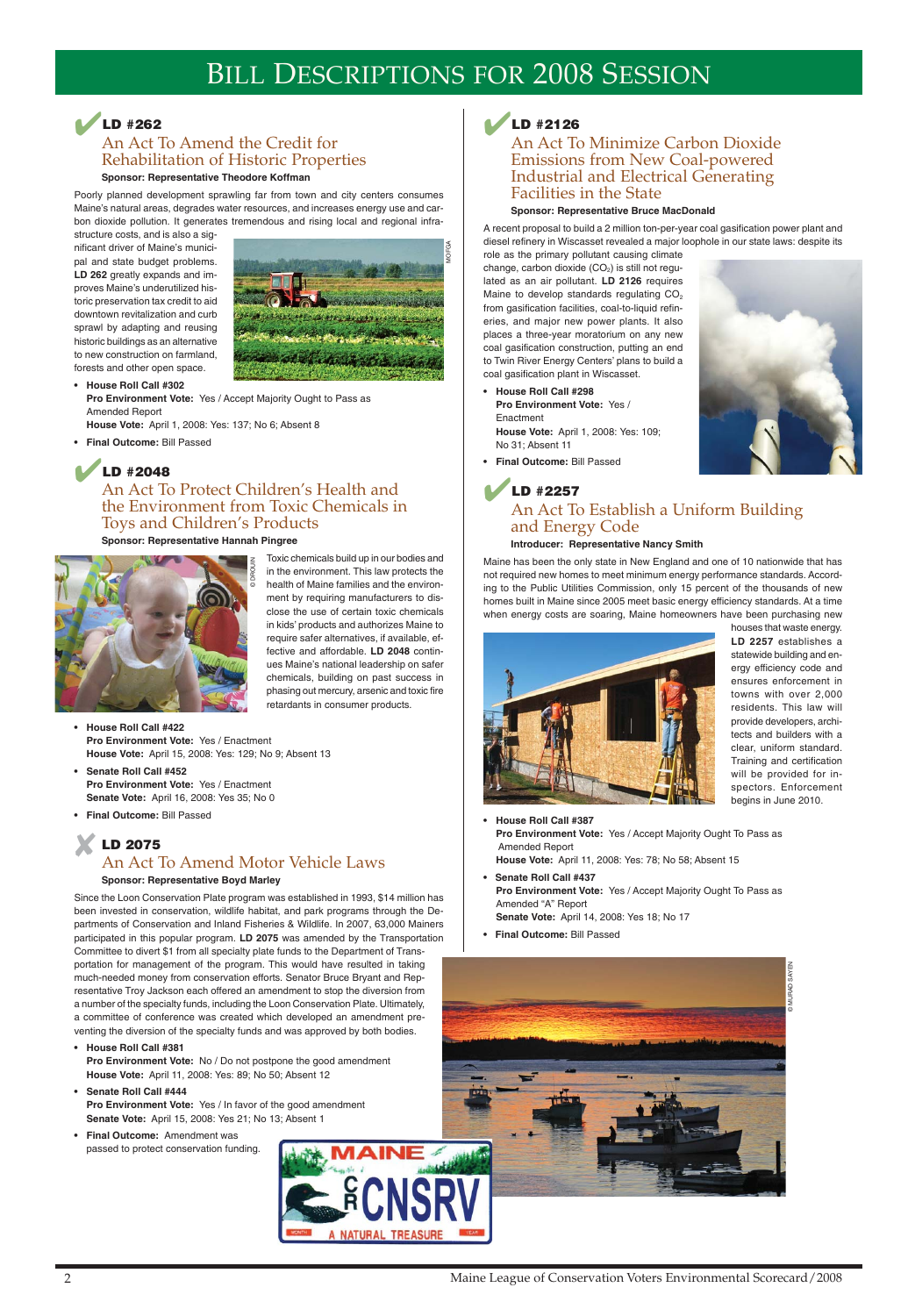## ✔**LD #153**

### An Act To Improve the Control and Prevention of Invasive Plant Infestations **Sponsor: Representative Jane Eberle**

Invasive species are plants and animals that are not native to Maine and whose introduction is likely to cause harm to the environment. This bill will help raise an additional \$110,000 per year for Maine's invasive aquatic species program by authorizing the Department of Inland Fisheries and Wildlife (DIFW) to incorporate the existing lake and river protection sticker fee for Maine registered boats (\$10) with the watercraft registration fee. The



watercraft registration fee structure will be revised to include the lake and river protection fee for watercraft operating on inland waters of the State. It also revises the existing lake and river protection sticker requirement so that only watercraft registered outside of Maine must display a current lake and river protection sticker. The additional revenue will be divided 60% to 40% between the Department of Environmental Protection (DEP) and DIFW, just as money from the existing program has always been apportioned.

- **House Roll Call #23 Pro Environment Vote:** Yes / Enactment **House Vote:** April 4, 2007: Yes 139; No 0; Absent 12
- **Final Outcome: Bill Passed**

### ✔**LD #340** An Act To Require the Replacement of Trees Cut in Shoreland Areas

#### **Sponsor: Representative Dawn Hill**

Trees in shoreland zones provide a number of important benefits including wildlife habitat, shade, woody debris, and buffers for water quality. In some cases, people who want to enhance their view of a waterbody are willing to pay a fine for illegally cutting down trees in these areas. This bill requires a person who cuts a tree or other vegetation in violation of the law, to replace the tree or vegetation with a plant of similar size and species. In addition, the violator must submit a reforestation plan to the municipality. Timber harvesting is exempted from the requirements.

**• House Roll Call #44 Pro Environment Vote:** Yes / Enactment **House Vote:** May 2, 2007: Yes 114; No 21; Absent 15\*

**• Final Outcome: Bill Passed**

### ✔**LD #1658** An Act To Protect Pregnant Women and Children from Toxic Chemicals Released into the Home

#### **Sponsor: Representative Hannah Pingree**

With passage of this legislation, Maine becomes the second state in the nation to phase out use of Deca, a toxic flame retardant. This law mandates the replacement of the toxic Deca chemical in televisions and computers with safer but equally effective alternatives, and prohibits the use of Deca in mattresses and home furniture. This is an important environmental health victory since these chemicals build up in the bodies of people and wildlife, and can cause learning and developmental disabilities in children. The environmental community was joined by Maine firefighters and public health advocates in supporting this bill.

This bill allows Maine to join the Regional Greenhouse Gas Initiative (RGGI), a program of national significance. RGGI is the first multi-state effort in the U.S. to put an absolute cap on global warming pollution from power plants. Over 10 years it will reduce global warming pollution from power plants by 10% below current levels that's 30% below what it would have been without RGGI. Ten states, from Maine to Maryland, are part of the initiative. This legislation also dramatically increases funding for energy efficiency in Maine, which not only helps reduce pollution but is the most effective way to reduce energy costs for consumers. The bill works for Maine's economy because it helps our businesses and institutions become more energy efficient and competitive, and creates a market-based solution to reducing global warming pollution across the region. The Boundary and State of Maria and University of the same and the loss of American properties of the same of the loss of Rep. 2007 session. The properties of the loss of Rep. 2007 session. Communications of the control o

- **House Roll Call #92 Pro Environment Vote:** Yes / Enactment **House Vote:** May 31, 2007: Yes 129; No 0; Absent 21\*
- **Senate Roll Call #88**

**Pro Environment Vote:** Yes / Accept Majority Ought to Pass as Amended Report

**Senate Vote:** May 24, 2007: Yes 29; No 5; Absent 1

**• Final Outcome: Bill Passed**

### ✔**LD #1796**

### An Act To Authorize Bond Issues for Ratification by the Voters for the June and November 2007 Elections

#### **Sponsor: Senator Beth Edmonds**

The natural resource bond was passed overwhelmingly by Maine voters in November 2007. Put on the ballot by the Maine Legislature during the 2007 session, the package included \$17 million for the Land for Maine's Future program and \$5 million for riverfront community development.

The award-winning Land for Maine's Future program has conserved over 440,000 acres and protected 919 miles of shorefront, 113 miles of "rail trails," and over 5,800 acres of farmland. Adequate funding ensures protection for the productive woodlands and farms, vital wildlife habitat, and access to land for outdoor recreation that are threatened every day by forestland subdivision, the



loss of family farms, and sprawl.

The \$5 million Riverfront Community Development Bond offers the citizens of Maine an unprecedented opportunity to revitalize their communities and rivers. By creating a competitive grants program to support voluntary, community-driven projects across Maine, the bond: promotes environmentally sustainable economic activity along rivers; restores and improves habitat for fish and wildlife; develops and promotes public access points for boating and fishing; creates riverfront

parks, trails, and other recreational amenities; and leverages other public resources and private investment.

The final bond package approved by Maine voters also included \$3 million for working waterfront and \$7.5 million for state parks, \$1.5 million for the Agricultural Water Source Development Pro-

gram, and \$1.5 million for the Municipal Investment Trust Fund.

- **House Roll Call #24 Pro Environment Vote:** Yes / Enactment **House Vote:** April 4, 2007; Yes 138; No 6; Absent 7
- **Senate Roll Call #43 Pro Environment Vote:** Yes / Enactment **Senate Vote:** April 4, 2007: Yes 33; No 0; Absent 2



### ✔**LD #1851** An Act to Establish the Regional Greenhouse Gas Initiative Act of 2007 **Sponsor: Representative Theodore Koffman**

\* The house has 151 voting members. Some vote totals in the house add up to 150 for





© KATE DEMPSEY

© MURAD SAYEN

- 
- **House Roll Call #99 Pro Environment vote:** Yes / Engrossed **House Vote:** June 1, 2007: Yes 120; No 7; Absent 22; Excused 1\*
- **Senate Roll Call #108 Pro Environment vote:** Yes / Accept Majority Ought to Pass as Amended Report

**Senate Vote:** June 5, 2007: Yes 35; No 0

**• Final Outcome: Bill Passed**

## BILL DESCRIPTIONS FOR 2007 SESSION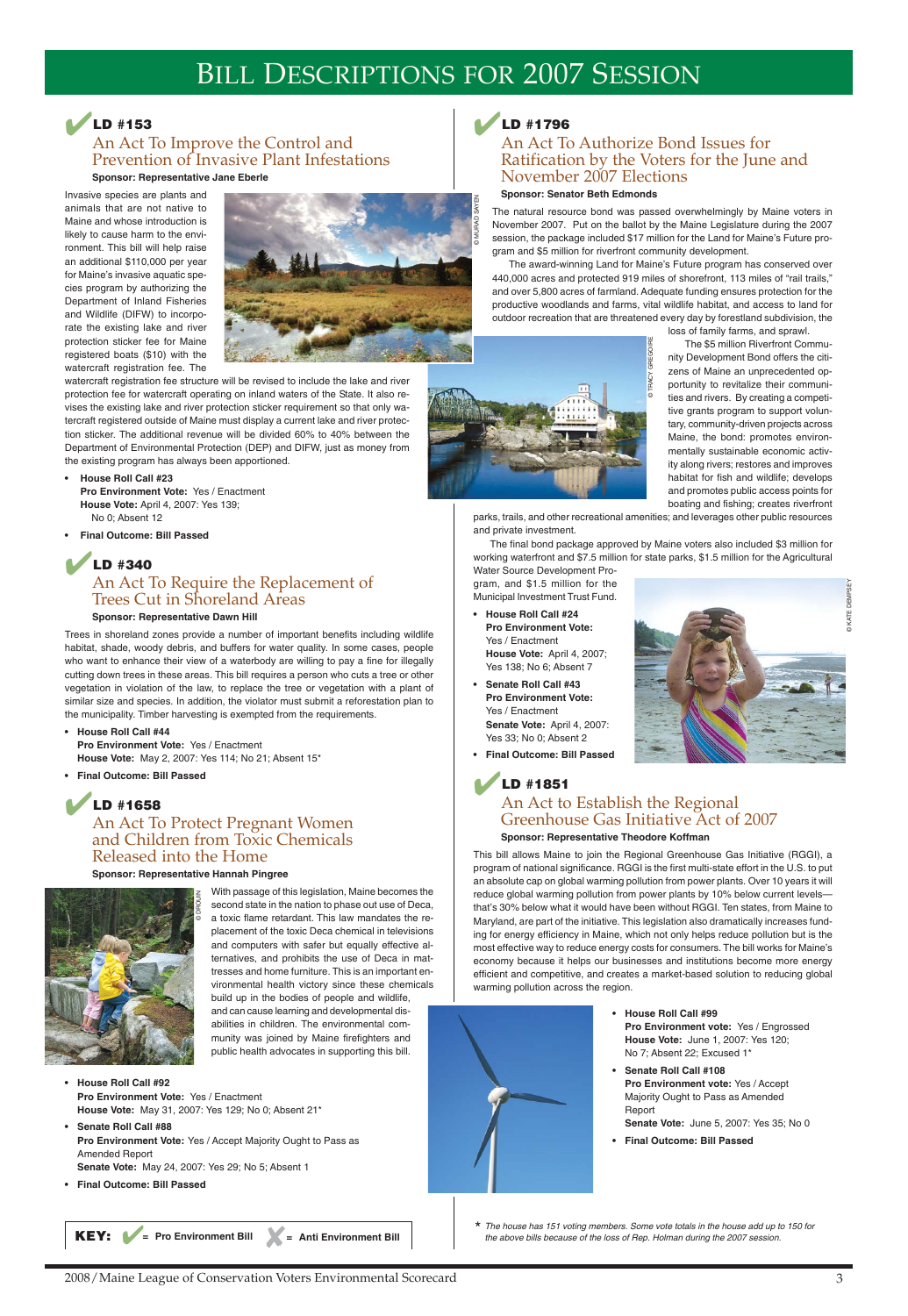| 2007-2008 HOUSE SCORECARD                        |                               |             |             |             |             |                    |                               |                                   |                                  |                                |                 |                                  |                |                          |                                  |
|--------------------------------------------------|-------------------------------|-------------|-------------|-------------|-------------|--------------------|-------------------------------|-----------------------------------|----------------------------------|--------------------------------|-----------------|----------------------------------|----------------|--------------------------|----------------------------------|
| <b>NAME</b>                                      | <b>TOWN</b>                   | 2007.2008   | 2005-2006   | 2003-2004   | 2001-2002   | <b>LOOMING WAS</b> | <b>LO 2016</b> 6-2019         | <b>LONDROUGE</b>                  | <b>LOCATAB</b> (2008)            | LONDON Coose                   | <b>Donatage</b> | <b>LO<sub>340 (2011)</sub></b>   | <b>LONGAGE</b> |                          | Louise Louisingship              |
| Adams, Herbert (D)                               | Portland                      | 90%         | 100%        | 100%        | ∗           | ÷                  | ÷.                            | —                                 | ÷.                               | ÷                              | ÷.              | ÷.                               | ÷.             | ÷                        | ÷                                |
| Annis, James (R)                                 | Dover-Foxcroft                | 80%         | 33%         | 21%         | 55%         | ÷                  | ÷.                            | ÷                                 | $\qquad \qquad -$                | $\qquad \qquad -$              | ÷.              | ÷                                | ÷.             | ÷.                       | ÷                                |
| Austin, Susan (R)                                | Gray                          | 80%         | 33%         | 7%          | ∗           | ÷                  | ÷                             | —                                 | ÷.                               |                                | ÷.              | ÷                                | ÷              | ÷                        | ÷                                |
| Ayotte, Bernard (R)<br>Babbidge, Christopher (D) | Caswell<br>Kennebunk          | 30%<br>100% | $*$<br>100% | ∗<br>$\ast$ | $\ast$<br>* | ÷<br>÷             | $\overline{\phantom{0}}$<br>÷ | ÷                                 | —<br>÷.                          | $\overline{\phantom{0}}$<br>÷. | ÷<br>÷.         | —<br>÷.                          | a<br>÷.        | ÷<br>÷.                  | ÷                                |
| Barstow, Christopher (D)                         | Gorham                        | 50%         | 58%         | 93%         | ∗           | a                  | ÷.                            | $\qquad \qquad -$                 | a                                | a                              | ÷.              | a                                | ÷.             | ÷.                       | ÷                                |
| Beaudette, Stephen (D)                           | <b>Biddeford</b>              | 90%         | 67%         | 100%        | ∗           | ÷                  | ÷.                            | $\overbrace{\phantom{123221111}}$ | ÷.                               | ÷.                             | ÷.              | ÷                                | ÷              | ÷.                       | ÷                                |
| Beaudoin, Paulette (D)                           | <b>Biddeford</b>              | 90%         | $\ast$      | ∗           | ∗           | ÷                  | ÷                             | —                                 | ÷.                               | ÷.                             | ÷.              | ÷                                | ÷.             | ÷                        | ÷                                |
| Beaulieu, Michael (R)                            | Auburn                        | 90%         | ∗           | ∗           | ∗           | ÷                  | ÷                             | $\hspace{0.05cm}$                 | ÷.                               | ÷.                             | ÷.              | ÷                                | ÷.             | ÷.                       | ÷                                |
| Berry, Seth (D)                                  | Bowdoinham                    | 90%         | $*$         | ∗           | ∗           | ÷                  | ÷.                            | ÷                                 | ÷.                               | ÷.                             | ÷.              | ÷                                | a              | ÷                        | ÷                                |
| Berube, Robert (R)                               | Lisbon                        | 30%         | 25%         | $0\%$       | ∗           | a                  | a                             | $\overbrace{\phantom{123221111}}$ | $\hspace{0.05cm}$                | ÷.                             | ÷.              | $\overline{\phantom{0}}$         | a              | ÷.                       | a                                |
| Blanchard, Richard (D)                           | Old Town                      | 70%         | 83%         | ∗           | $\ast$      | ÷                  | ÷                             | —                                 | ÷.                               | ÷.                             | ÷.              | a                                | ÷              | ÷                        | a                                |
| Blanchette, Patricia (D)                         | Bangor                        | 60%         | 83%         | 79%         | 73%         | —                  | a                             | $\hspace{0.05cm}$                 | a                                | ÷.                             | ÷.              | ÷.                               | ÷.             | ÷                        | ÷                                |
| Bliss, Lawrence (D)                              | <b>South Portland</b>         | 90%         | 83%         | 86%         | 82%         | ÷                  | ÷.                            | $\qquad \qquad -$                 | ÷.                               | ÷.                             | ÷.              | ÷.                               | ÷.             | ÷.                       | ÷                                |
| Boland, Andrea (D)                               | Sanford                       | 90%         | ∗           | ∗           | ∗           | ÷                  | ÷.                            | $\hspace{0.05cm}$                 | ÷.                               | ÷.                             | ÷.              | ÷                                | ÷              | ÷                        | ÷                                |
| Brautigam, John (D)                              | Falmouth                      | 100%        | 100%        | ∗           | ∗           | ÷                  | ÷                             | ÷.                                | ÷.                               | ÷.                             | ÷.              | ÷                                | ÷.             | ÷                        | ÷                                |
| Briggs, Sheryl (D)                               | Mexico                        | 100%        | ∗           | ∗           | ∗           | ÷                  | ÷                             | ÷                                 | ÷.                               | ÷.                             | ∗               | ∗                                | ∗              | ∗                        | ∗                                |
| Browne, William (R)                              | Vassalboro                    | 80%         | 33%         | 7%          | ∗           | ÷                  | ÷.                            | $\qquad \qquad -$                 | ÷.                               |                                | ÷.              | ÷                                | ÷.             | ÷.                       | ÷                                |
| Bryant, Mark (D)                                 | Windham                       | 100%        | 75%         | ∗           | ∗           | ÷                  | ÷                             | ÷                                 | ÷.                               | ÷.                             | ÷.              | ÷                                | ÷              | ÷.                       | ÷                                |
| Burns, Richard (D)                               | <b>Berwick</b>                | 100%        | 83%         | ∗           | ∗           | ÷                  | ÷                             | ÷                                 | ÷.                               | ÷.                             | ÷.              | ÷                                | ÷              | ÷                        | ÷                                |
| Cain, Emily (D)                                  | Orono                         | 90%<br>80%  | 100%<br>58% | *<br>14%    | ∗<br>$\ast$ | ÷                  | ÷                             | —                                 | ÷.                               | ÷.                             | ÷.              | ÷.<br>÷.                         | ÷.             | ÷.<br>÷.                 | ÷                                |
| Campbell, James (R)<br>Canavan, Marilyn (D)      | <b>Newfield</b><br>Waterville | 80%         | 92%         | 100%        | 73%         | ÷<br>÷             | ÷.<br>÷.                      | $\overbrace{\phantom{123221111}}$ | ÷.<br>÷.                         | ÷.                             | ÷.              | ÷                                | ÷.<br>÷        | ÷.                       | ÷<br>÷                           |
| Carey, Michael (D)                               | Lewiston                      | 100%        | ∗           | ∗           | $\ast$      | ÷                  | ÷                             | ÷                                 | ÷.                               | ÷.                             | a<br>∗          | $\ast$                           | ∗              | ∗                        | ∗                                |
| Carter, Timothy (D)                              | <b>Bethel</b>                 | 100%        | ∗           | ∗           | ∗           | ÷                  | ÷                             | ÷                                 | ÷.                               | ÷.                             | ÷.              | ÷                                | ÷.             | ÷.                       | ÷                                |
| Casavant, Alan (D)                               | <b>Biddeford</b>              | 90%         | $*$         | ∗           | ∗           | ÷                  | ÷.                            | ÷.                                | ÷.                               | ÷.                             | ÷.              | ÷                                | ÷.             | ÷.                       | a                                |
| Cebra, Richard (R)                               | Naples                        | 70%         | 25%         | ∗           | ∗           | ÷                  | ÷                             | $\hspace{0.05cm}$                 | $\hspace{0.05cm}$                |                                | ÷.              | ÷.                               | ÷              | ÷.                       | ÷                                |
| Chase, Kathleen (R)                              | Wells                         | 60%         | $\ast$      | ∗           | ∗           | ÷                  | ÷                             | —                                 |                                  |                                | ÷.              | —                                | ÷              | ÷                        | ÷                                |
| Clark, Herbert (D)                               | Millinocket                   | 60%         | 58%         | *           | *.          | ÷                  | ÷.                            | —                                 | $\overline{\phantom{0}}$         |                                | ÷.              | $\overline{\phantom{0}}$         | ÷.             | ÷                        | ÷                                |
| Cleary, Richard (D)                              | Houlton                       | 80%         | $\ast$      | ∗           | ∗           | ÷                  | ÷                             | ÷                                 | ÷.                               | ÷.                             | ÷.              |                                  | ÷              | ÷                        | a                                |
| Connor, Gary (D)                                 | Kennebunk                     | 60%         | $\ast$      | ∗           | ∗           | ÷                  | ÷                             | a                                 | ÷.                               | a                              | ÷.              | a                                | a              | ÷                        | ÷                                |
| Conover, Jill (D)                                | Oakland                       | 40%         | $\ast$      | ∗           | $\ast$      | a                  | a                             | a                                 | a                                | a                              | ÷.              | a                                | ÷              | ÷                        | ÷                                |
| Cotta, H. David (R)                              | China                         | 60%         | ∗           | *           | *.          | ÷                  | ÷                             | —                                 |                                  |                                | ÷.              | ÷                                | ÷.             | ÷                        | $\overbrace{\phantom{12321111}}$ |
| Craven, Margaret (D)                             | Lewiston                      | 80%         | 92%         | 86%         | ∗           | ÷                  | ÷.                            | $\qquad \qquad -$                 | ÷.                               | $\mathbf{a}$                   | ÷.              | ÷                                | ÷.             | ÷.                       | ÷.                               |
| Cray, Dean (R)                                   | Palmyra                       | 60%         | ∗           | ∗           | ∗           | ÷                  | ÷                             | ÷.                                | $\hspace{0.05cm}$                |                                | ÷.              |                                  | ÷              | ÷                        | a                                |
| Crockett, Patsy (D)                              | Augusta                       | 90%         | $*$         | ∗           | $\ast$      | ÷                  | ÷.                            | $\qquad \qquad -$                 | ÷.                               | ÷.                             | ÷.              | ÷                                | ÷.             | ÷                        | ÷                                |
| Crosthwaite, Robert (R)                          | Ellsworth                     | 60%         | 17%         | $0\%$       | ∗           | ÷                  | ÷.                            |                                   |                                  |                                | ÷.              | $\overline{\phantom{0}}$         | ÷.             | ÷                        | ÷                                |
| Cummings, Glenn (D)                              | Portland                      | 90%         | 75%         | 93%         | 91%         | ÷                  | ÷.                            | $\qquad \qquad -$                 | ÷.                               | ÷.                             | ÷.              | ÷.                               | ÷.             | ÷.                       | ÷.                               |
| Curtis, Philip (R)                               | Madison                       | 40%         | 33%         | ∗           | ∗           | ÷                  | $\overline{\phantom{0}}$      | $\overbrace{\phantom{123221111}}$ | $\overbrace{\phantom{12322111}}$ | $\overline{\phantom{0}}$       | ÷               |                                  | ÷              | ÷                        | a                                |
| Dill, Cynthia (D)                                | <b>Cape Elizabeth</b>         | 60%         | $\ast$      | ∗           | $\ast$      | ÷                  | a                             | —                                 | ÷.                               | $\qquad \qquad -$              | ÷.              | ÷                                | ÷.             | ÷                        | a                                |
| Driscoll, Timothy (D)                            | Westbrook                     | 100%        | 83%<br>92%  | ∗           | ∗<br>∗      | ÷<br>÷             | ÷.<br>÷.                      | ÷<br>÷                            | ÷.<br>÷.                         | ÷.<br>÷.                       | ÷.<br>÷.        | ÷<br>÷                           | ÷.<br>÷.       | ÷<br>÷.                  | ÷<br>÷.                          |
| Duchesne, Robert (D)<br>Dunn, Michael (D)        | Hudson<br>Bangor              | 100%<br>50% | 58%         | ∗<br>∗      | ∗           | a                  | ÷                             | —                                 | a                                | ÷.                             | ÷.              | a                                | a              | ÷                        | ÷                                |
| Duprey, Brian (R)                                | Hampden                       | 60%         | 33%         | 7%          | 0%          | ÷                  | $\mathbf{a}$                  | —                                 | ÷.                               |                                | ÷.              | ÷                                | ÷.             | ÷                        | a                                |
| Eaton, Robert (D)                                | Sullivan                      | 100%        | ∗           | ∗           | ∗           | ÷                  | ÷.                            | ÷                                 | ÷.                               | ÷.                             | ÷.              | ÷                                | ÷.             | ÷                        | ÷                                |
| Eberle, Jane (D)                                 | <b>South Portland</b>         | 100%        | 92%         | ∗           | ∗           | ÷                  | ÷.                            | ÷                                 | ÷.                               | ÷.                             | ÷.              | ÷                                | ÷.             | ÷.                       | ÷.                               |
| Edgecomb, Peter (R)                              | Caribou                       | 70%         | 33%         | ∗           | ∗           | ÷                  | ÷                             | $\overbrace{\phantom{123221111}}$ | ÷.                               |                                | ÷.              | $\overline{\phantom{0}}$         | ÷              | ÷                        | ÷                                |
| Emery, Harold (R)                                | Cutler                        | 30%         | 33%         | ∗           | $\ast$      | a                  | $\mathbf{a}$                  |                                   | a                                | $\qquad \qquad -$              | ÷.              | ÷                                | a              | $+$                      | a                                |
| Faircloth, Sean (D)                              | Bangor                        | 90%         | 75%         | 100%        | *.          | ÷                  | ÷.                            | $\hspace{0.05cm}$                 | ÷.                               | ÷.                             | ÷.              | ÷                                | ÷.             | ÷                        | ÷                                |
| Farrington, David (D)                            | Gorham                        | 60%         | 75%         | ∗           | ∗           | ÷                  | ÷.                            | $\overline{\phantom{m}}$          | ÷.                               | ÷.                             | a               | a                                | a              | ÷.                       | ÷.                               |
| Finch, Edward (D)                                | Fairfield                     | 90%         | 83%         | 64%         | ∗           | ÷                  | ÷                             | ÷                                 | ÷.                               | $\overline{\phantom{0}}$       | ÷.              | ÷                                | ÷              | ÷                        | ÷                                |
| Finley, Donna (R)                                | Skowhegan                     | 70%         | $\ast$      | ∗           | $\ast$      | ÷                  | ÷                             |                                   | ÷.                               |                                | ÷.              | a                                | ÷.             | ÷                        | ÷                                |
| Fischer, Jeremy (D)                              | Presque Isle                  | 90%         | 67%         | 57%         | ∗           | ÷                  | ÷.                            | a                                 | ÷.                               | ÷.                             | ÷.              | ÷                                | ÷.             | ÷                        | ÷                                |
| Fisher, Charles (D)                              | <b>Brewer</b>                 | 70%         | 58%         | ∗           | 91%         | ÷                  | ÷.                            | $\mathbf{a}$                      | $\mathbf{a}$                     | $\mathbf{a}$                   | ÷.              | ÷                                | ÷.             | ÷.                       | ÷.                               |
| Fitts, Stacey Allen (R)                          | Pittsfield                    | 70%         | 25%         | ∗           | ∗           | ÷                  | ÷                             | —                                 | $\hspace{0.05cm}$                | $\overline{\phantom{0}}$       | ÷.              | ÷                                | ÷              | ÷                        | ÷                                |
| Fletcher, Kenneth (R)                            | Winslow                       | 80%         | 33%         | 7%          | $\ast$      | ÷                  | ÷.                            | —                                 | ÷.                               | $\qquad \qquad -$              | ÷.              | ÷                                | ÷.             | ÷                        | ÷                                |
| Flood, Patrick (R)                               | Winthrop                      | 70%         | 50%         | ∗           | ∗           | ÷                  | ÷.                            | $\overbrace{\phantom{123221111}}$ | ÷.                               | $\hspace{0.05cm}$              | ÷.              | $\overbrace{\phantom{12321111}}$ | ÷.             | ÷                        | ÷.                               |
| Gerzofsky, Stan (D)                              | <b>Brunswick</b>              | 60%         | 92%         | 86%         | 91%         | ÷                  | ÷.                            | ÷                                 | $\mathbf{a}$                     | ÷.                             | a               | ÷.                               | a              | $\mathbf{a}$             | ÷                                |
| Gifford, Jeffery (R)                             | Lincoln                       | 30%         | ∗           | ∗           | ∗           | ÷                  | $\overline{\phantom{0}}$      | —                                 |                                  |                                | ÷.              | $\overline{\phantom{0}}$         | ÷              | $\overline{\phantom{a}}$ |                                  |
| Giles, Jayne (R)                                 | <b>Belfast</b>                | 70%         | $\ast$      | ∗           | ∗           |                    | ÷.                            |                                   | ÷.                               | $\qquad \qquad -$              | ÷.              | ÷                                | ÷.             | ÷.                       | ÷.                               |
| Gould, Bonnie (R)                                | South Berwick                 | 70%         | $\ast$      | ∗           | *           | ÷.                 | ÷.                            | $\overbrace{\phantom{123221111}}$ | ÷.                               | $\hspace{0.05cm}$              | ÷.              | ÷                                | ÷.             | ÷.                       | a                                |
| Greeley, Christian (R)                           | Levant                        | 70%         | 25%         | $0\%$       | ∗<br>∗      | ÷<br>لىل           | $\mathbf{a}$<br>÷             | ÷                                 | ÷.<br>ᆠ                          | $\qquad \qquad -$<br>÷         | ÷.<br>ᆚ         | ÷<br>÷                           | ÷<br>ᆚ         | ÷<br>ä,                  | ÷<br>÷                           |
| Grose, Carol (D)<br>Hamper, James (R)            | Woolwich<br>Oxford            | 100%<br>70% | 75%<br>25%  | 79%<br>∗    | ∗           |                    |                               |                                   | ÷.                               |                                | ÷.              | ÷                                | ÷.             | ÷                        | ÷                                |
| Hanley, Stephen (D)                              | Gardiner                      | 90%         | 67%         | ∗           | *           | ÷<br>÷             | —                             |                                   | ÷                                | —                              | ÷.              | ÷                                | ÷              | ÷.                       |                                  |
| Harlow, Charles (D)                              | Portland                      | 90%         | 100%        | ∗           | *.          | ÷                  | ÷.<br>÷.                      | ÷<br>—                            | ÷.                               | $\hspace{0.05cm}$<br>÷.        | ÷.              | ÷                                | ÷.             | ÷.                       | ÷.<br>÷.                         |
| Haskell, Anne (D)                                | Portland                      | 60%         | ∗           | ∗           | ∗           | ÷                  | a                             | $\overline{\phantom{m}}$          | ÷.                               | ÷.                             | ÷.              | ÷.                               | a              | ÷.                       | a                                |
| Hayes, Teresea (D)                               | <b>Buckfield</b>              | 90%         | $\ast$      | ∗           | ∗           | ÷                  | ÷.                            | —                                 | ÷.                               | ÷.                             | ÷.              | ÷                                | ÷              | ÷.                       | ÷                                |
| Hill, Dawn (D)                                   | York                          | 90%         | $\ast$      | ∗           | *           | ÷                  | ÷.                            | ÷                                 | ÷.                               | ÷                              | ÷.              | ÷                                | a              | ÷.                       | ÷.                               |
| Hinck, Jon (D)                                   | Portland                      | 100%        | ∗           | ∗           | *.          | ÷                  | ÷.                            | ÷                                 | ÷.                               | ÷.                             | ÷.              | ÷.                               | ÷.             | ÷.                       | ÷.                               |
| Hogan, George (D)                                | Old Orchard Bch               | 80%         | 83%         | ∗           | ∗           | ÷                  | ÷.                            | —                                 | ÷.                               | ÷.                             | ÷.              | ÷                                | a              | ÷                        | ÷                                |
| Jackson, Troy (D)                                | Allagash                      | 70%         | 50%         | 57%         | $\ast$      | ÷                  | $\mathbf{a}$                  | ÷                                 | —                                | ÷.                             | ÷.              | $\qquad \qquad -$                | ÷.             | ÷.                       | ÷                                |
| Jacobsen, Lawrence (R)                           | Waterboro                     | 40%         | 33%         | 7%          | *           | ÷                  | ÷.                            | ÷                                 | $\qquad \qquad -$                |                                | a               | $\overbrace{\phantom{12322111}}$ | ÷              | a                        |                                  |
| Johnson, Peter (R)                               | Greenville                    | 40%         | ∗           | ∗           | $\ast$      | ÷                  | ÷.                            |                                   | —                                | $\qquad \qquad -$              | ∗               | ∗                                | ∗              | *                        | ∗                                |
| Jones, Patricia (D)                              | Mount Vernon                  | 100%        | $\ast$      | ∗           | *           | ÷                  | ÷.                            | ÷                                 | ÷.                               | ÷.                             | ∗               | $\ast$                           | $\ast$         | ∗                        | ∗                                |
| Joy, Henry (R)                                   | Cyrstal                       | 20%         | 17%         | $0\%$       | ∗           | —                  | —                             |                                   |                                  |                                | ÷.              | —                                | ÷              | $\overline{\phantom{0}}$ |                                  |
|                                                  |                               |             |             |             |             |                    |                               |                                   |                                  |                                |                 |                                  |                |                          |                                  |

### **2007-2008** HOUSE SCORECARD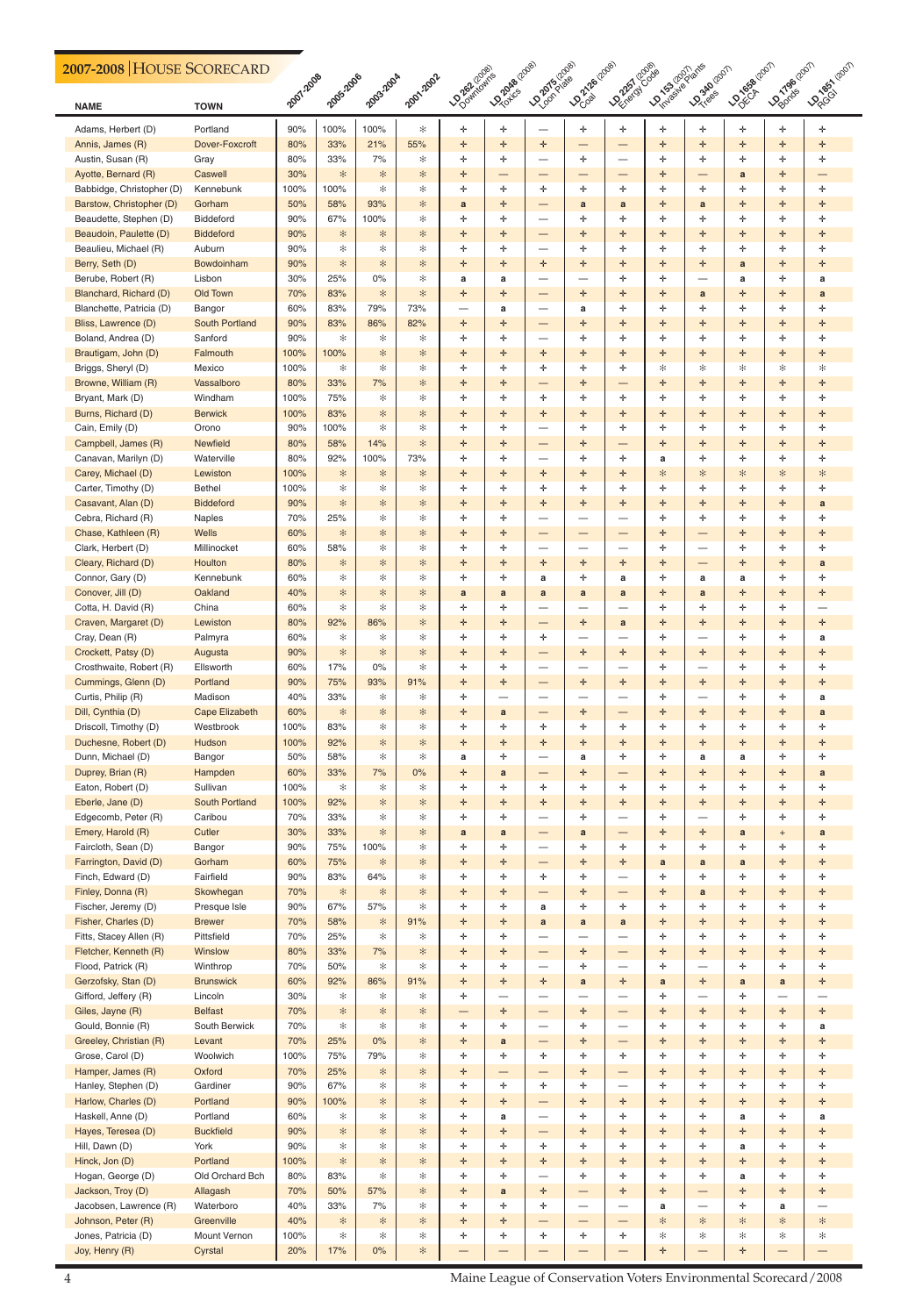| 2007-2008 HOUSE SCORECARD                       |                                          |             |            |           |           |                      |                    |                          |                                |                                       |                       |                                |              |                   |                   |
|-------------------------------------------------|------------------------------------------|-------------|------------|-----------|-----------|----------------------|--------------------|--------------------------|--------------------------------|---------------------------------------|-----------------------|--------------------------------|--------------|-------------------|-------------------|
| <b>NAME</b>                                     | <b>TOWN</b>                              | 2007.2008   | 2005-2006  | 2003-2004 | 2001-2002 | <b>LOOMING WORDS</b> | <b>LOZONS</b> COOS | LO 2019/2029             | <b>LOCATE</b> (2019)           | LOONSI Coose                          | <b>Donatal Branch</b> | <b>LO<sub>380 (2011)</sub></b> | Joseph Rapid |                   | <b>Loughernon</b> |
| Kaenrath, Bryan (D)<br>Knight, L. Gary (R)      | South Portland<br><b>Livermore Falls</b> | 70%<br>60%  | *<br>*     | ☆<br>*    | ∗<br>*    | ÷<br>÷               | ÷<br>÷             | $\qquad \qquad -$        | ÷.<br>$\overline{\phantom{0}}$ |                                       | ÷<br>÷                | a<br>$\qquad \qquad -$         | ÷.<br>÷      | ÷<br>÷.           | ÷.<br>÷           |
| Koffman, Theodore (D)                           | <b>Bar Harbor</b>                        | 100%        | 83%        | 100%      | 64%       | ÷                    | ÷                  | ÷.                       | ÷.                             | ÷.                                    | ÷                     | ÷.                             | ÷.           | ÷.                | ÷                 |
| Lansley, Scott (R)                              | <b>Sabattus</b>                          | 40%         | 8%         | $*$       | ∗         | ÷                    | —                  | –                        |                                |                                       | ÷                     | a                              | ÷            |                   | ÷                 |
| Lewin, Sarah (R)                                | Eliot                                    | 70%         | 17%        | 0%        | *         | ÷                    | ÷.                 | a                        |                                | a                                     | ÷                     | ÷.                             | ÷.           | ÷.                | ÷.                |
| Lundeen, Jacqueline (D)                         | <b>Mars Hill</b>                         | 90%         | 83%        | 71%       | 82%       | ÷                    | ÷                  | ÷                        | $\overline{\phantom{0}}$       | ÷.                                    | ÷                     | ÷                              | ÷.           | ÷.                | ÷                 |
| MacDonald, W. Bruce (D)                         | Boothbay                                 | 90%         | ∗          | ∗         | ∗         | ÷                    | ÷                  | ÷                        | a                              | ÷.                                    | ÷                     | ÷                              | ÷.           | ÷.                | ÷                 |
| Makas, Elaine (D)                               | Lewiston                                 | 80%         | 100%       | 100%      | *.        | ÷                    | ÷                  | —                        | ÷.                             | ÷.                                    | a                     | ÷.                             | ÷.           | ÷.                | ÷                 |
| Marean, Donald (R)                              | Hollis<br>Portland                       | 40%<br>70%  | 42%<br>92% | *<br>100% | *<br>100% | ÷<br>÷               | a<br>÷             |                          | ÷.<br>÷.                       | ÷                                     | ÷<br>÷                | ÷.                             | a            | a<br>÷.           | a<br>÷.           |
| Marley, Boyd (D)<br>Mazurek, Edward (D)         | Rockland                                 | 80%         | 75%        | *         | ∗         | ÷                    | ÷                  | —<br>—                   | ÷.                             | ÷                                     | ÷                     | a<br>÷                         | a<br>÷.      | ÷.                | a                 |
| McDonough, John (R)                             | Scarborough                              | 80%         | *          | *         | 82%       | ÷                    | ÷                  | —                        | ÷.                             | —                                     | ÷                     | ÷                              | ÷            | ÷.                | ÷                 |
| McFadden, Howard (R)                            | Dennysville                              | 30%         | 33%        | *         | ∗         | ÷                    | ÷                  |                          |                                |                                       | a                     | —                              | ÷.           | a                 | a                 |
| McKane, Jonathan (R)                            | Newcastle                                | 80%         | 42%        | *         | *         | ÷                    | ÷.                 | $\qquad \qquad -$        | ÷.                             | $\overbrace{\phantom{13333}}$         | ÷                     | ÷                              | ÷.           | ÷.                | ÷                 |
| McLeod, Everett (R)                             | Lee                                      | 30%         | 25%        | *         | *         | —                    | —                  | ÷.                       | —<br>——                        |                                       | ÷                     | —                              | ÷.           |                   |                   |
| Miller, Elizabeth (D)                           | Somerville                               | 100%        | 92%        | *         | *         | ÷                    | ÷                  | ÷                        | ÷.                             | ÷                                     | ÷                     | ÷                              | ÷            | ÷.                | ÷                 |
| Millett, H. Sawin (R)                           | Waterford                                | 80%         | 33%        | 14%       | *         | ÷                    | ÷                  | —                        | ÷.                             |                                       | ÷                     | ÷                              | ÷.           | ÷                 | ÷                 |
| Mills, Janet (D)                                | Farmington                               | 100%        | 83%        | 71%       | *         | ÷                    | ÷                  | ÷                        | ÷.                             | ÷                                     | ÷                     | ÷                              | ÷.           | ÷.                | ÷                 |
| Miramant, David (D)                             | Camden                                   | 100%        | ∗          | ∗         | *         | ÷                    | ÷                  | ÷                        | ÷.                             | ÷                                     | ÷                     | ÷                              | ÷.           | ÷.                | ÷.                |
| Moore, Gary (R)                                 | <b>Standish</b>                          | 40%         | 17%        | 7%        | *         | ÷                    | a                  | a                        | $\overline{\phantom{0}}$       | a                                     | ÷                     | a                              | ÷            | ÷.                | a                 |
| Muse, Roberta (R)                               | Fryeburg                                 | 60%<br>70%  | 67%<br>42% | *<br>*    | *<br>*.   | a                    | ÷                  | a                        | a<br>÷.                        | a                                     | ÷<br>÷                | ÷.                             | ÷.           | ÷.                | ÷                 |
| Nass, Joan (R)<br>Norton, Jacqueline (D)        | Acton<br>Bangor                          | 90%         | 100%       | 93%       | 64%       | ÷<br>÷               | ÷<br>÷             | —<br>—                   | ÷.                             | ÷.                                    | ÷                     | ÷.<br>÷                        | a<br>÷.      | ÷.<br>÷.          | ÷<br>÷            |
| Patrick, John (D)                               | Rumford                                  | 80%         | 67%        | 71%       | 91%       | ÷                    | ÷                  | ÷                        | ÷.                             | a                                     | ÷                     | ÷                              | ÷.           | ÷.                | a                 |
| Pendleton, Peggy (D)                            | Scarborough                              | 80%         | ∗          | 75%       | 33%       | a                    | ÷                  | ÷.                       | a                              | ÷.                                    | ÷                     | ÷.                             | ÷.           | ÷.                | ÷                 |
| Peoples, Ann (D)                                | Westbrook                                | 90%         | $\ast$     | *         | ∗         | ÷                    | ÷                  | $\qquad \qquad -$        | ÷.                             | ÷                                     | ÷                     | ÷                              | ÷.           | ÷.                | ÷                 |
| Percy, Leila (D)                                | Phippsburg                               | 90%         | 92%        | 100%      | *         | ÷                    | ÷                  | ÷.                       | ÷.                             | ÷                                     | ÷                     | ÷                              | ÷.           | ÷.                | a                 |
| Perry, Anne (D)                                 | Calais                                   | 90%         | 75%        | 64%       | *         | ÷                    | ÷                  | –                        | ÷.                             | ÷.                                    | ÷                     | ÷                              | ÷            | ÷.                | ÷                 |
| Pieh, Wendy (D)                                 | <b>Bremen</b>                            | 90%         | *.         | *         | *         | ÷                    | ÷                  | ÷.                       | ÷.                             |                                       | ÷                     | ÷.                             | ÷.           | ÷.                | ÷                 |
| Pilon, Donald (D)                               | Saco                                     | 90%         | 75%        | ∗         | *         | ÷                    | a                  | ÷                        | ÷                              | ÷                                     | ÷                     | ÷                              | ÷            | ÷                 | ÷                 |
| Pineau, Raymond (D)                             | Jay                                      | 30%         | 75%        | 93%       | 82%       | a                    | a                  | a                        | a                              | a                                     | a                     | a                              | ÷            | ÷                 | ÷                 |
| Pingree, Hannah (D)                             | <b>North Haven</b>                       | 90%         | 92%        | 93%       | ∗         | ÷                    | ÷                  | $\overline{\phantom{0}}$ | ÷.                             | ÷                                     | ÷                     | ÷                              | ÷            | ÷.                | ÷                 |
| Pinkham, Wright (R)                             | Lexington Twp                            | 70%         | 33%        | ∗         | *         | ÷                    | ÷                  |                          | —                              |                                       | ÷                     | ÷                              | ÷.           | ÷.                | ÷.                |
| Piotti, John (D)                                | Unity                                    | 100%        | 83%        | 79%       | *         | ÷                    | ÷                  | ÷                        | ÷.                             | ÷.                                    | ÷                     | ÷                              | ÷.           | ÷.                | ÷                 |
| Plummer, Gary (R)                               | Windham                                  | 80%         | 42%        | *         | *         | ÷                    | ÷                  | —                        | ÷.                             |                                       | ÷                     | ÷                              | ÷.           | ÷.                | ÷                 |
| Pratt, Benjamin (D)                             | Eddington                                | 60%<br>80%  | ∗          | *<br>*    | ∗<br>*    | ÷                    | ÷<br>÷             | a                        | ÷.                             | a                                     | ÷<br>÷                | ÷<br>÷                         | a            | ÷.                | a<br>÷            |
| Prescott, Kerri (R)<br>Priest, Charles (D)      | Topsham<br><b>Brunswick</b>              | 100%        | ☆<br>$*$   | *         | *         | ÷<br>÷               | ÷                  | —<br>÷                   | ÷.<br>÷.                       | ÷                                     | ÷                     | ÷                              | ÷.<br>÷.     | ÷<br>÷.           | ÷                 |
| Rand, Anne (D)                                  | Portland                                 | 80%         | ☆          | ☆         | 100%      | —                    | ÷                  | —                        | ÷.                             | ÷                                     | ÷                     | ÷                              | ÷.           | ÷                 | ÷                 |
| Rector, Christopher (R)                         | Thomaston                                | 80%         | 75%        | 71%       | ∗         | ÷                    | ÷                  | —                        | ÷.                             |                                       | ÷                     | ÷                              | ÷            | ÷.                | ÷                 |
| Richardson, David (R)                           | Carmel                                   | 90%         | 42%        | ∗         | *         | ÷                    | ÷                  | ÷                        | ÷.                             |                                       | ÷                     | ÷                              | ÷.           | ÷                 | ÷                 |
| Richardson, Wesley (R)                          | Warren                                   | 90%         | 33%        | *         | *.        | ÷                    | ÷                  | —                        | ÷.                             | ÷.                                    | ÷                     | ÷                              | ÷.           | ÷.                | ÷                 |
| Rines, Peter (D)                                | Wiscasset                                | 80%         | 92%        | 57%       | 91%       | —                    | ÷                  |                          | ÷.                             | ÷                                     | ÷                     | ÷                              | ÷.           | ÷.                | ÷                 |
| Robinson, John (R)                              | Raymond                                  | 50%         | 25%        | ∗         | ∗         | ÷                    | –                  | —                        | —                              | —                                     | ÷                     |                                | ÷.           | ÷.                | ÷                 |
| Rosen, Kimberley (R)                            | <b>Bucksport</b>                         | 80%         | 50%        | *         | *         | ÷                    | ÷                  | a                        | ÷.                             | a                                     | ÷                     | ÷.                             | ÷.           | ÷                 | ÷                 |
| Samson, Mark (D)                                | Auburn                                   | 90%         | ∗          | *         | *         | ÷                    | ÷                  | $\qquad \qquad -$        | ÷.                             | ÷.                                    | ÷                     | ÷                              | ÷.           | ÷.                | ÷                 |
| Sarty, Ralph (R)                                | Denmark                                  | 80%         | ☆          | ☆         | ☆         | ÷                    | ÷                  | ÷.                       | ÷.                             |                                       | ∗                     | ∗                              | ∗            | ∗                 | ∗                 |
| Savage, David (R)                               | Falmouth                                 | 70%         | $\ast$     | *         | ∗         | ÷                    | ÷                  | $\overline{\phantom{0}}$ | ÷.                             | —                                     | ÷                     | ÷                              | a            | ÷.                | ÷                 |
| Saviello, Thomas (U)                            | Wilton                                   | 78%         | 58%        | 64%       | *         | ÷                    | ÷                  | —                        | ÷.                             |                                       | ÷                     | ÷                              | ÷.           | ÷.                | Е                 |
| Schatz, James (D)<br>Silsby, Kimberly (D)       | <b>Blue Hill</b>                         | 100%<br>90% | 75%<br>∗   | ∗<br>∗    | ∗<br>∗    | ÷<br>÷               | ÷<br>÷             | ÷<br>—                   | ÷.<br>÷.                       | ÷.<br>÷                               | ÷<br>÷                | ÷<br>÷                         | ÷.<br>÷.     | ÷.<br>÷.          | ÷<br>÷            |
| Simpson, Deborah (D)                            | Augusta<br>Auburn                        | 90%         | 75%        | 86%       | 91%       | ÷                    | ÷                  | —                        | ÷.                             | ÷.                                    | ÷                     | ÷                              | ÷            | ÷.                | ÷                 |
| Sirois, Lawrence (D)                            | Turner                                   | 90%         | ☆          | ∗         | ∗         | ÷                    | ÷                  | —                        | ÷.                             | ÷                                     | ÷                     | ÷                              | ÷.           | ÷                 | ÷                 |
| Smith, Nancy (D)                                | Monmouth                                 | 80%         | 75%        | 93%       | ∗         | ÷                    | ÷                  | ÷                        | ÷.                             | ÷.                                    | ÷                     | ÷                              | a            | ÷.                | a                 |
| Strang Burgess, Meredith (R) Cumberland         |                                          | 80%         | ∗          | ☆         | *         | ÷                    | ÷                  |                          | ÷.                             |                                       | ÷                     | ÷                              | ÷.           | ÷.                | ÷.                |
| Sutherland, Patricia (D)                        | Chapman                                  | 100%        | $\ast$     | $\ast$    | ∗         | ÷                    | ÷                  | ÷                        | ÷.                             | ÷.                                    | ÷                     | ÷                              | ÷            | ÷.                | ÷                 |
| Sykes, Richard (R)                              | Harrison                                 | 80%         | 33%        | $0\%$     | *         | ÷                    | ÷                  |                          | ÷.                             | a                                     | ÷                     | ÷.                             | ÷.           | ÷                 | ÷                 |
| Tardy, Joshua (R)                               | <b>Newport</b>                           | 70%         | 33%        | 7%        | ∗         | ÷                    | ÷                  | $\qquad \qquad -$        | $\overline{\phantom{0}}$       | $\overbrace{\phantom{13333}}$         | ÷                     | ÷                              | ÷.           | ÷.                | ÷                 |
| Theriault, Charles (D)                          | Madawaska                                | 80%         | ☆          | *         | *         | ÷                    | ÷                  |                          | ÷.                             | $\overline{\phantom{0}}$              | ÷                     | ÷                              | ÷.           | ÷.                | ÷                 |
| Thibodeau, Michael (R)                          | Winterport                               | 60%         | $\ast$     | *         | ∗         | ÷                    | ÷                  | $\mathbf{a}$             | --                             | a                                     | ÷                     |                                | ÷            | ÷.                | ÷                 |
| Thomas, Douglas (R)                             | Ripley                                   | 50%         | $0\%$      | ☆         | *         | ÷                    | —                  |                          |                                |                                       | ÷                     | ÷                              | ÷.           |                   | ÷                 |
| Tibbetts, Joseph (R)                            | Columbia                                 | 50%         | ∗          | *         | *.        | ÷<br>ᆚ               | ÷<br>ᆚ             | ᆠ                        | $\overline{\phantom{0}}$<br>÷  | $\overbrace{\phantom{13333}}$<br>سالہ | ÷<br>J.               | ᆚ                              | ÷<br>J.      | ÷.<br>ᆚ           | ÷                 |
| Treat, Sharon (D)                               | Farmingdale                              | 100%        | ∗          | 100%      | 100%      |                      |                    |                          |                                |                                       |                       |                                |              |                   |                   |
| Trinward, Pamela (D)<br>Tuttle, John (D)        | Waterville<br>Sanford                    | 80%<br>90%  | ∗<br>83%   | ∗<br>☆    | ∗<br>45%  | ÷<br>÷               | ÷<br>÷             | —<br>÷                   | ÷.<br>÷.                       | ÷.<br>÷                               | ÷<br>a                | a<br>÷                         | ÷.<br>÷.     | ÷.<br>÷           | ÷<br>÷.           |
| Valentino, Linda (D)                            | Saco                                     | 90%         | 83%        | ∗         | ∗         | ÷                    | ÷                  | $\qquad \qquad -$        | ÷.                             | ÷.                                    | ÷                     | ÷                              | ÷.           | ÷.                | ÷                 |
| Vaughan, Michael (R)                            | Durham                                   | 30%         | 25%        | $0\%$     | ∗         | ÷                    | ÷                  | $\overline{\phantom{0}}$ | -                              | $\overbrace{\phantom{13333}}$         | a                     | $\overbrace{\phantom{123331}}$ | ÷.           | $\qquad \qquad -$ | a                 |
| Wagner, Richard (D)                             | Lewiston                                 | 100%        | $*$        | $\ast$    | ∗         | ÷                    | ÷                  | ÷                        | ÷.                             | ÷.                                    | ÷                     | ÷                              | ÷.           | ÷.                | ÷                 |
| Walker, Robert (R)                              | Lincolnville                             | 70%         | $\ast$     | ☆         | ☆         | ÷                    | ÷                  | —                        | --                             | —                                     | ÷                     | ÷                              | ÷.           | ÷.                | ÷.                |
| Watson, Thomas (D)                              | <b>Bath</b>                              | 80%         | 92%        | 86%       | ∗         | ÷                    | ÷.                 | ÷.                       | ÷.                             | ÷.                                    | ÷                     | ÷.                             | a            | $\mathbf a$       | ÷.                |
| Weaver, Windol (R)                              | York                                     | 80%         | ∗          | *         | ∗         | ÷                    | ÷                  | —                        | ÷.                             | $\overline{\phantom{0}}$              | ÷                     | ÷                              | ÷.           | ÷.                | ÷                 |
| Webster, David (D)                              | Freeport                                 | 90%         | 92%        | ∗         | ∗         | ÷                    | ÷                  | ÷                        | ÷.                             | ÷.                                    | a                     | ÷                              | ÷.           | ÷.                | ÷.                |
| Weddell, Lance (D)                              | Frankfort                                | 90%         | ∗          | ☆         | ☆         | ÷                    | ÷                  | —                        | ÷.                             | ÷                                     | ÷                     | ÷                              | ÷.           | ÷                 | ÷                 |
| Wheeler, Walter (D)                             | <b>Kittery</b>                           | 90%         | 83%        | 79%       | ∗         | ÷                    | ÷                  | ÷                        | ÷.                             | ÷                                     | ÷                     | ÷                              | $\mathbf{a}$ | ÷.                | ÷.                |
| Woodbury, Richard (U)                           | Yarmouth                                 | 80%         | 83%        | 86%       | ∗         | ÷                    | ÷                  | a                        | ÷.                             | a                                     | ÷                     | ÷                              | ÷.           | ÷.                | ÷                 |
| (See key on page 6 for explanation of symbols.) |                                          |             |            |           |           |                      |                    |                          |                                |                                       |                       |                                |              |                   |                   |

### **2007-2008** HOUSE SCORECARD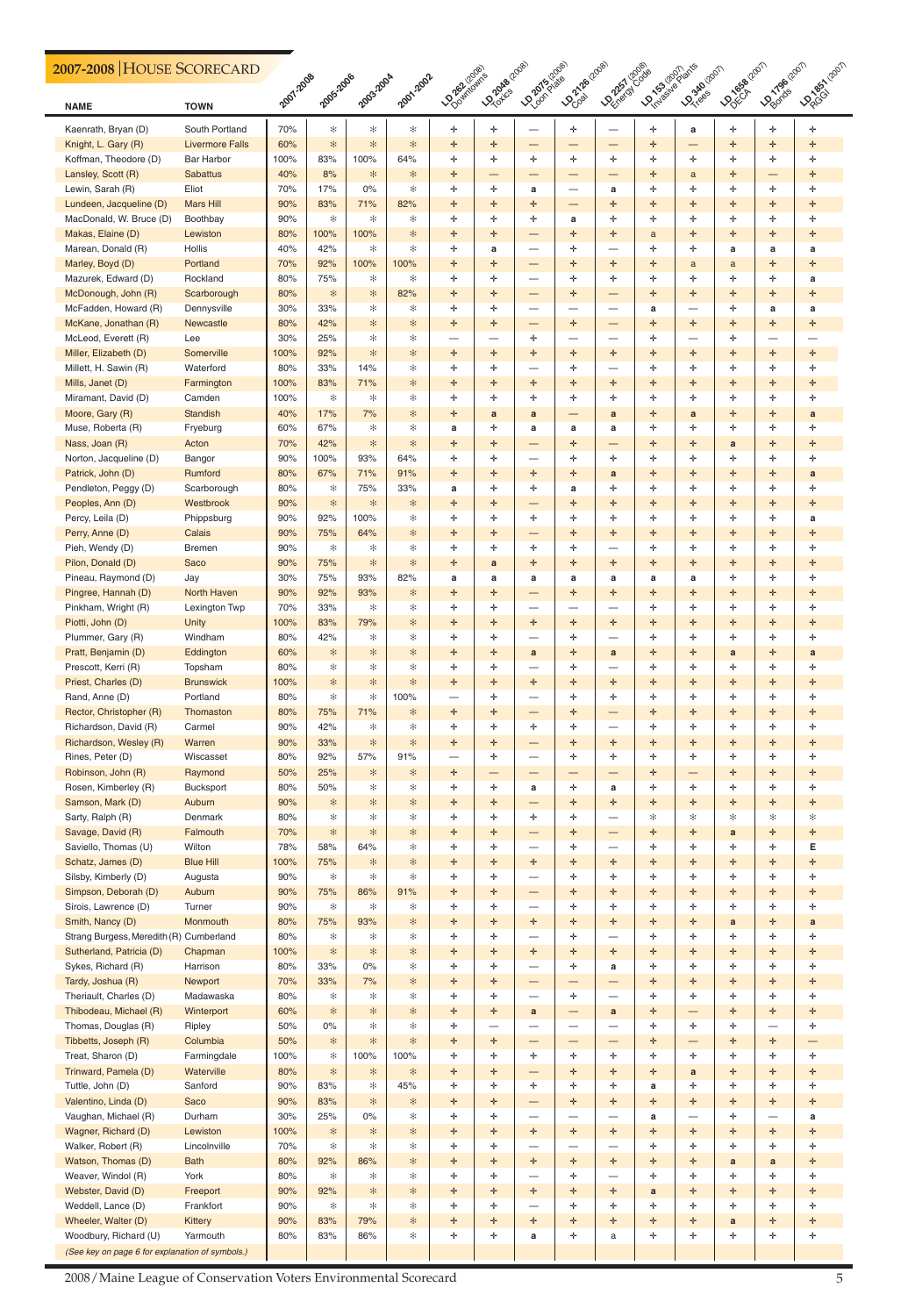*(No more than one anti environment vote or absence)*

| Bromley, Lynn        | Cumberland   | 100% | Babbidge, Christopher | Kennebunk           | 100% | Cain, Emily         | Orono            | 90% |
|----------------------|--------------|------|-----------------------|---------------------|------|---------------------|------------------|-----|
| Martin, John         | Aroostook    | 100% | Brautigam, John       | Falmouth            | 100% | Casavant, Alan      | <b>Biddeford</b> | 90% |
| Mills, Peter         | Somerset     | 100% | Briggs, Sheryl        | Mexico              | 100% | Crockett, Patsy     | Augusta          | 90% |
| Mitchell, Elizabeth  | Kennebec     | 100% | Bryant, Mark          | Windham             | 100% | Cummings, Glenn     | Portland         | 90% |
| Rotundo, Margaret    | Androscoggin | 100% | Burns, Richard        | <b>Berwick</b>      | 100% | Faircloth, Sean     | Bangor           | 90% |
| Bartlett, Philip     | Cumberland   | 83%  | Carey, Michael        | Lewiston            | 100% | Finch, Edward       | Fairfield        | 90% |
| Benoit, Paula        | Sagadahoc    | 83%  | Carter, Timothy       | <b>Bethel</b>       | 100% | Fischer, Jeremy     | Presque Isle     | 90% |
| Bowman, Peter        | York         | 83%  | Driscoll, Timothy     | Westbrook           | 100% | Hanley, Stephen     | Gardiner         | 90% |
| Bryant, Bruce        | Oxford       | 83%  | Duchesne, Robert      | Hudson              | 100% | Harlow, Charles     | Portland         | 90% |
| Damon, Dennis        | Hancock      | 83%  | Eaton, Robert         | Sullivan            | 100% | Hayes, Teresea      | <b>Buckfield</b> | 90% |
| Diamond, Bill        | Cumberland   | 83%  | Eberle, Jane          | South Portland 100% |      | Hill, Dawn          | York             | 90% |
| Dow, Dana            | Lincoln      | 83%  | Grose, Carol          | Woolwich            | 100% | Lundeen, Jacqueline | Mars Hill        | 90% |
| Edmonds, Beth        | Cumberland   | 83%  | Hinck, Jon            | Portland            | 100% | MacDonald, W. Bruce | Boothbay         | 90% |
| Gooley, Walter       | Franklin     | 83%  | Jones, Patricia       | Mount Vernon        | 100% | Norton, Jacqueline  | Bangor           | 90% |
| Hobbins, Barry       | York         | 83%  | Koffman, Theodore     | <b>Bar Harbor</b>   | 100% | Peoples, Ann        | Westbrook        | 90% |
| Marrache, Lisa       | Kennebec     | 83%  | Miller, Elizabeth     | Somerville          | 100% | Percy, Leila        | Phippsburg       | 90% |
| McCormick, Earle     | Kennebec     | 83%  | Mills, Janet          | Farmington          | 100% | Perry, Anne         | Calais           | 90% |
| Nutting, John        | Androscoggin | 83%  | Miramant, David       | Camden              | 100% | Pieh, Wendy         | <b>Bremen</b>    | 90% |
| Perry, Joseph        | Penobscot    | 83%  | Piotti, John          | Unity               | 100% | Pilon, Donald       | Saco             | 90% |
| Plowman, Debra       | Penobscot    | 83%  | Priest, Charles       | <b>Brunswick</b>    | 100% | Pingree, Hannah     | North Haven      | 90% |
| Raye, Kevin          | Washington   | 83%  | Schatz, James         | <b>Blue Hill</b>    | 100% | Richardson, David   | Carmel           | 90% |
| Schneider, Elizabeth | Penobscot    | 83%  | Sutherland, Patricia  | Chapman             | 100% | Richardson, Wesley  | Warren           | 90% |
| Snowe-Mello, Lois    | Androscoggin | 83%  | Treat, Sharon         | Farmingdale         | 100% | Samson, Mark        | Auburn           | 90% |
| Strimling, Ethan     | Cumberland   | 83%  | Wagner, Richard       | Lewiston            | 100% | Silsby, Kimberly    | Augusta          | 90% |
| Sullivan, Nancy      | York         | 83%  | Adams, Herbert        | Portland            | 90%  | Simpson, Deborah    | Auburn           | 90% |
| Turner, Karl         | Cumberland   | 83%  | Beaudette, Stephen    | <b>Biddeford</b>    | 90%  | Sirois, Lawrence    | Turner           | 90% |
| Weston, Carol        | Waldo        | 83%  | Beaudoin, Paulette    | <b>Biddeford</b>    | 90%  | Tuttle, John        | Sanford          | 90% |
|                      |              |      | Beaulieu, Michael     | Auburn              | 90%  | Valentino, Linda    | Saco             | 90% |
|                      |              |      | Berry, Seth           | Bowdoinham          | 90%  | Webster, David      | Freeport         | 90% |
|                      |              |      | Bliss, Lawrence       | South Portland      | 90%  | Weddell, Lance      | Frankfort        | 90% |
|                      |              |      | Boland, Andrea        | Sanford             | 90%  | Wheeler, Walter     | Kittery          | 90% |
|                      |              |      |                       |                     |      |                     |                  |     |

| Bromley, Lynn        | Cumberland   | 100% | Babbidge, Christopher | Kennebunk           | 100%   | Cain, Emily         | Orono            | 90%          |
|----------------------|--------------|------|-----------------------|---------------------|--------|---------------------|------------------|--------------|
| Martin, John         | Aroostook    | 100% | Brautigam, John       | Falmouth            | 100%   | Casavant, Alan      | <b>Biddeford</b> | 90%          |
| Mills, Peter         | Somerset     | 100% | Briggs, Sheryl        | Mexico              | 100%   | Crockett, Patsy     | Augusta          | 90%          |
| Mitchell, Elizabeth  | Kennebec     | 100% | Bryant, Mark          | Windham             | 100%   | Cummings, Glenn     | Portland         | 90%          |
| Rotundo, Margaret    | Androscoggin | 100% | Burns, Richard        | <b>Berwick</b>      | 100%   | Faircloth, Sean     | Bangor           | 90%          |
| Bartlett, Philip     | Cumberland   | 83%  | Carey, Michael        | Lewiston            | 100%   | Finch, Edward       | Fairfield        | 90%          |
| Benoit, Paula        | Sagadahoc    | 83%  | Carter, Timothy       | <b>Bethel</b>       | 100%   | Fischer, Jeremy     | Presque Isle     | 90%          |
| Bowman, Peter        | York         | 83%  | Driscoll, Timothy     | Westbrook           | 100%   | Hanley, Stephen     | Gardiner         | 90%          |
| Bryant, Bruce        | Oxford       | 83%  | Duchesne, Robert      | Hudson              | 100%   | Harlow, Charles     | Portland         | 90%          |
| Damon, Dennis        | Hancock      | 83%  | Eaton, Robert         | Sullivan            | 100%   | Hayes, Teresea      | <b>Buckfield</b> | 90%          |
| Diamond, Bill        | Cumberland   | 83%  | Eberle, Jane          | South Portland 100% |        | Hill, Dawn          | York             | 90%          |
| Dow, Dana            | Lincoln      | 83%  | Grose, Carol          | Woolwich            | 100%   | Lundeen, Jacqueline | Mars Hill        | 90%          |
| Edmonds, Beth        | Cumberland   | 83%  | Hinck, Jon            | Portland            | 100%   | MacDonald, W. Bruce | Boothbay         | 90%          |
| Gooley, Walter       | Franklin     | 83%  | Jones, Patricia       | Mount Vernon        | 100%   | Norton, Jacqueline  | Bangor           | 90%          |
| Hobbins, Barry       | York         | 83%  | Koffman, Theodore     | <b>Bar Harbor</b>   | 100%   | Peoples, Ann        | Westbrook        | 90%          |
| Marrache, Lisa       | Kennebec     | 83%  | Miller, Elizabeth     | Somerville          | 100%   | Percy, Leila        | Phippsburg       | 90%          |
| McCormick, Earle     | Kennebec     | 83%  | Mills, Janet          | Farmington          | 100%   | Perry, Anne         | Calais           | 90%          |
| Nutting, John        | Androscoggin | 83%  | Miramant, David       | Camden              | 100%   | Pieh, Wendy         | <b>Bremen</b>    | 90%          |
| Perry, Joseph        | Penobscot    | 83%  | Piotti, John          | Unity               | 100%   | Pilon, Donald       | Saco             | 90%          |
| Plowman, Debra       | Penobscot    | 83%  | Priest, Charles       | <b>Brunswick</b>    | 100%   | Pingree, Hannah     | North Haven      | 90%          |
| Raye, Kevin          | Washington   | 83%  | Schatz, James         | <b>Blue Hill</b>    | 100%   | Richardson, David   | Carmel           | 90%          |
| Schneider, Elizabeth | Penobscot    | 83%  | Sutherland, Patricia  | Chapman             | 100%   | Richardson, Wesley  | Warren           | 90%          |
| Snowe-Mello, Lois    | Androscoggin | 83%  | Treat, Sharon         | Farmingdale         | 100%   | Samson, Mark        | Auburn           | 90%          |
| Strimling, Ethan     | Cumberland   | 83%  | Wagner, Richard       | Lewiston            | 100%   | Silsby, Kimberly    | Augusta          | 90%          |
| Sullivan, Nancy      | York         | 83%  | Adams, Herbert        | Portland            | 90%    | Simpson, Deborah    | Auburn           | 90%          |
| Turner, Karl         | Cumberland   | 83%  | Beaudette, Stephen    | <b>Biddeford</b>    | 90%    | Sirois, Lawrence    | Turner           | 90%          |
| Weston, Carol        | Waldo        | 83%  | Beaudoin, Paulette    | <b>Biddeford</b>    | 90%    | Tuttle, John        | Sanford          | 90%          |
|                      |              |      | Beaulieu, Michael     | Auburn              | 90%    | Valentino, Linda    | Saco             | 90%          |
|                      |              |      | Berry, Seth           | Bowdoinham          | 90%    | Webster, David      | Freeport         | 90%          |
|                      |              |      | Bliss, Lawrence       | South Portland      | 90%    | Weddell, Lance      | Frankfort        | 90%          |
|                      |              |      | Boland Andrea         | Sanford             | $90\%$ | Wheeler Walter      | Kitten           | $Q \cap 9/2$ |

 $\mathbf{I}$ 

| Bromley, Lynn        | Cumberland   | 100% | Babbidge, Christopher | Kennebunk           | 100%   | Cain, Emily         | Orono            | 90%          |
|----------------------|--------------|------|-----------------------|---------------------|--------|---------------------|------------------|--------------|
| Martin, John         | Aroostook    | 100% | Brautigam, John       | Falmouth            | 100%   | Casavant, Alan      | <b>Biddeford</b> | 90%          |
| Mills, Peter         | Somerset     | 100% | Briggs, Sheryl        | Mexico              | 100%   | Crockett, Patsy     | Augusta          | 90%          |
| Mitchell, Elizabeth  | Kennebec     | 100% | Bryant, Mark          | Windham             | 100%   | Cummings, Glenn     | Portland         | 90%          |
| Rotundo, Margaret    | Androscoggin | 100% | Burns, Richard        | <b>Berwick</b>      | 100%   | Faircloth, Sean     | Bangor           | 90%          |
| Bartlett, Philip     | Cumberland   | 83%  | Carey, Michael        | Lewiston            | 100%   | Finch, Edward       | Fairfield        | 90%          |
| Benoit, Paula        | Sagadahoc    | 83%  | Carter, Timothy       | <b>Bethel</b>       | 100%   | Fischer, Jeremy     | Presque Isle     | 90%          |
| Bowman, Peter        | York         | 83%  | Driscoll, Timothy     | Westbrook           | 100%   | Hanley, Stephen     | Gardiner         | 90%          |
| Bryant, Bruce        | Oxford       | 83%  | Duchesne, Robert      | Hudson              | 100%   | Harlow, Charles     | Portland         | 90%          |
| Damon, Dennis        | Hancock      | 83%  | Eaton, Robert         | Sullivan            | 100%   | Hayes, Teresea      | <b>Buckfield</b> | 90%          |
| Diamond, Bill        | Cumberland   | 83%  | Eberle, Jane          | South Portland 100% |        | Hill, Dawn          | York             | 90%          |
| Dow, Dana            | Lincoln      | 83%  | Grose, Carol          | Woolwich            | 100%   | Lundeen, Jacqueline | Mars Hill        | 90%          |
| Edmonds, Beth        | Cumberland   | 83%  | Hinck, Jon            | Portland            | 100%   | MacDonald, W. Bruce | Boothbay         | 90%          |
| Gooley, Walter       | Franklin     | 83%  | Jones, Patricia       | Mount Vernon        | 100%   | Norton, Jacqueline  | Bangor           | 90%          |
| Hobbins, Barry       | York         | 83%  | Koffman, Theodore     | <b>Bar Harbor</b>   | 100%   | Peoples, Ann        | Westbrook        | 90%          |
| Marrache, Lisa       | Kennebec     | 83%  | Miller, Elizabeth     | Somerville          | 100%   | Percy, Leila        | Phippsburg       | 90%          |
| McCormick, Earle     | Kennebec     | 83%  | Mills, Janet          | Farmington          | 100%   | Perry, Anne         | Calais           | 90%          |
| Nutting, John        | Androscoggin | 83%  | Miramant, David       | Camden              | 100%   | Pieh, Wendy         | <b>Bremen</b>    | 90%          |
| Perry, Joseph        | Penobscot    | 83%  | Piotti, John          | Unity               | 100%   | Pilon, Donald       | Saco             | 90%          |
| Plowman, Debra       | Penobscot    | 83%  | Priest, Charles       | <b>Brunswick</b>    | 100%   | Pingree, Hannah     | North Haven      | 90%          |
| Raye, Kevin          | Washington   | 83%  | Schatz, James         | <b>Blue Hill</b>    | 100%   | Richardson, David   | Carmel           | 90%          |
| Schneider, Elizabeth | Penobscot    | 83%  | Sutherland, Patricia  | Chapman             | 100%   | Richardson, Wesley  | Warren           | 90%          |
| Snowe-Mello, Lois    | Androscoggin | 83%  | Treat, Sharon         | Farmingdale         | 100%   | Samson, Mark        | Auburn           | 90%          |
| Strimling, Ethan     | Cumberland   | 83%  | Wagner, Richard       | Lewiston            | 100%   | Silsby, Kimberly    | Augusta          | 90%          |
| Sullivan, Nancy      | York         | 83%  | Adams, Herbert        | Portland            | 90%    | Simpson, Deborah    | Auburn           | 90%          |
| Turner, Karl         | Cumberland   | 83%  | Beaudette, Stephen    | <b>Biddeford</b>    | 90%    | Sirois, Lawrence    | Turner           | 90%          |
| Weston, Carol        | Waldo        | 83%  | Beaudoin, Paulette    | <b>Biddeford</b>    | 90%    | Tuttle, John        | Sanford          | 90%          |
|                      |              |      | Beaulieu, Michael     | Auburn              | 90%    | Valentino, Linda    | Saco             | 90%          |
|                      |              |      | Berry, Seth           | Bowdoinham          | 90%    | Webster, David      | Freeport         | 90%          |
|                      |              |      | Bliss, Lawrence       | South Portland      | 90%    | Weddell, Lance      | Frankfort        | 90%          |
|                      |              |      | <b>Boland Andrea</b>  | Sanford             | $90\%$ | Wheeler Walter      | Kitten           | $Q \cap 9/2$ |

### — **SENATE** (27)— — **HOUSE** (62) —

| Bromley, Lynn        | Cumberland   | 100% | Babbidge, Christopher | Kennebunk           | 100%   | Cain, Emily         | Orono            | 90%          |
|----------------------|--------------|------|-----------------------|---------------------|--------|---------------------|------------------|--------------|
| Martin, John         | Aroostook    | 100% | Brautigam, John       | Falmouth            | 100%   | Casavant, Alan      | <b>Biddeford</b> | 90%          |
| Mills, Peter         | Somerset     | 100% | Briggs, Sheryl        | Mexico              | 100%   | Crockett, Patsy     | Augusta          | 90%          |
| Mitchell, Elizabeth  | Kennebec     | 100% | Bryant, Mark          | Windham             | 100%   | Cummings, Glenn     | Portland         | 90%          |
| Rotundo, Margaret    | Androscoggin | 100% | Burns, Richard        | <b>Berwick</b>      | 100%   | Faircloth, Sean     | Bangor           | 90%          |
| Bartlett, Philip     | Cumberland   | 83%  | Carey, Michael        | Lewiston            | 100%   | Finch, Edward       | Fairfield        | 90%          |
| Benoit, Paula        | Sagadahoc    | 83%  | Carter, Timothy       | <b>Bethel</b>       | 100%   | Fischer, Jeremy     | Presque Isle     | 90%          |
| Bowman, Peter        | York         | 83%  | Driscoll, Timothy     | Westbrook           | 100%   | Hanley, Stephen     | Gardiner         | 90%          |
| Bryant, Bruce        | Oxford       | 83%  | Duchesne, Robert      | Hudson              | 100%   | Harlow, Charles     | Portland         | 90%          |
| Damon, Dennis        | Hancock      | 83%  | Eaton, Robert         | Sullivan            | 100%   | Hayes, Teresea      | <b>Buckfield</b> | 90%          |
| Diamond, Bill        | Cumberland   | 83%  | Eberle, Jane          | South Portland 100% |        | Hill, Dawn          | York             | 90%          |
| Dow, Dana            | Lincoln      | 83%  | Grose, Carol          | Woolwich            | 100%   | Lundeen, Jacqueline | Mars Hill        | 90%          |
| Edmonds, Beth        | Cumberland   | 83%  | Hinck, Jon            | Portland            | 100%   | MacDonald, W. Bruce | Boothbay         | 90%          |
| Gooley, Walter       | Franklin     | 83%  | Jones, Patricia       | <b>Mount Vernon</b> | 100%   | Norton, Jacqueline  | Bangor           | 90%          |
| Hobbins, Barry       | York         | 83%  | Koffman, Theodore     | <b>Bar Harbor</b>   | 100%   | Peoples, Ann        | Westbrook        | 90%          |
| Marrache, Lisa       | Kennebec     | 83%  | Miller, Elizabeth     | Somerville          | 100%   | Percy, Leila        | Phippsburg       | 90%          |
| McCormick, Earle     | Kennebec     | 83%  | Mills, Janet          | Farmington          | 100%   | Perry, Anne         | Calais           | 90%          |
| Nutting, John        | Androscoggin | 83%  | Miramant, David       | Camden              | 100%   | Pieh, Wendy         | <b>Bremen</b>    | 90%          |
| Perry, Joseph        | Penobscot    | 83%  | Piotti, John          | Unity               | 100%   | Pilon, Donald       | Saco             | 90%          |
| Plowman, Debra       | Penobscot    | 83%  | Priest, Charles       | <b>Brunswick</b>    | 100%   | Pingree, Hannah     | North Haven      | 90%          |
| Raye, Kevin          | Washington   | 83%  | Schatz, James         | <b>Blue Hill</b>    | 100%   | Richardson, David   | Carmel           | 90%          |
| Schneider, Elizabeth | Penobscot    | 83%  | Sutherland, Patricia  | Chapman             | 100%   | Richardson, Wesley  | Warren           | 90%          |
| Snowe-Mello, Lois    | Androscoggin | 83%  | Treat, Sharon         | Farmingdale         | 100%   | Samson, Mark        | Auburn           | 90%          |
| Strimling, Ethan     | Cumberland   | 83%  | Wagner, Richard       | Lewiston            | 100%   | Silsby, Kimberly    | Augusta          | 90%          |
| Sullivan, Nancy      | York         | 83%  | Adams, Herbert        | Portland            | 90%    | Simpson, Deborah    | Auburn           | 90%          |
| Turner, Karl         | Cumberland   | 83%  | Beaudette, Stephen    | <b>Biddeford</b>    | 90%    | Sirois, Lawrence    | Turner           | 90%          |
| Weston, Carol        | Waldo        | 83%  | Beaudoin, Paulette    | <b>Biddeford</b>    | 90%    | Tuttle, John        | Sanford          | 90%          |
|                      |              |      | Beaulieu, Michael     | Auburn              | 90%    | Valentino, Linda    | Saco             | 90%          |
|                      |              |      | Berry, Seth           | Bowdoinham          | 90%    | Webster, David      | Freeport         | 90%          |
|                      |              |      | Bliss, Lawrence       | South Portland      | 90%    | Weddell, Lance      | Frankfort        | 90%          |
|                      |              |      | <b>Boland Andrea</b>  | Sanford             | $90\%$ | Wheeler Walter      | Kitten           | $Q \cap 9/2$ |

6

| 2007-2008 SENATE SCORECARD |                |           |           |           |           |                    | <b>LOONSIDE</b>          |                                   |                      |                       | <b>DRABSH (2007)</b> |
|----------------------------|----------------|-----------|-----------|-----------|-----------|--------------------|--------------------------|-----------------------------------|----------------------|-----------------------|----------------------|
| <b>NAME</b>                | <b>COUNTY</b>  | 2007.2008 | 2005-2006 | 2003-2004 | 2001-2002 | <b>LONDRA</b> CODB |                          | Louisi vous                       | <b>LONGER</b> (2011) | <b>LOONTAG</b> (2007) |                      |
| Bartlett, Philip (D)       | Cumberland     | 83%       | 91%       | ∗         | ∗         | ÷.                 |                          | ÷.                                | ÷.                   | ÷.                    | ÷.                   |
| Benoit, Paula (R)          | Sagadahoc      | 83%       | ∗         | $\ast$    | *         | ÷                  | ÷                        | $\hspace{0.1mm}-\hspace{0.1mm}$   | ÷.                   | ÷.                    | ÷.                   |
| Bowman, Peter (D)          | York           | 83%       | ∗         | *.        | ∗         | ÷                  |                          | ÷.                                | ÷.                   | ÷.                    | ÷.                   |
| Brannigan, Joseph (D)      | Cumberland     | 67%       | 75%       | 79%       | 100%      | ÷.                 | $\overline{\phantom{0}}$ | ÷.                                | ÷.                   | a                     | ÷.                   |
| Bromley, Lynn (D)          | Cumberland     | 100%      | 82%       | 88%       | 86%       | ÷.                 | ÷.                       | ÷.                                | ÷.                   | ÷.                    | ÷.                   |
| Bryant, Bruce (D)          | Oxford         | 83%       | 73%       | 75%       | 82%       | ÷.                 | ÷.                       | $\qquad \qquad -$                 | ÷.                   | ÷.                    | ÷.                   |
| Courtney, Jonathan (R)     | York           | 67%       | 36%       | $0\%$     | ∗         | ÷                  | ÷                        | $\overbrace{\phantom{12332}}$     | -                    | ÷.                    | ÷.                   |
| Damon, Dennis (D)          | <b>Hancock</b> | 83%       | 80%       | 88%       | *         | ÷.                 | —                        | ÷.                                | ÷.                   | ÷.                    | ÷                    |
| Diamond, Bill (D)          | Cumberland     | 83%       | 64%       | ∗         | ∗         | ÷.                 | $\hspace{0.05cm}$        | ÷,                                | ÷.                   | ÷.                    | ÷.                   |
| Dow, Dana (R)              | Lincoln        | 83%       | 36%       | *.        | $\ast$    | ÷.                 | ÷.                       | $\qquad \qquad -$                 | ÷.                   | ÷.                    | ÷.                   |
| Edmonds, Beth (D)          | Cumberland     | 83%       | 100%      | 100%      | 100%      | ÷                  |                          | ÷.                                | ÷.                   | ÷.                    | ÷.                   |
| Gooley, Walter (R)         | Franklin       | 83%       | ∗         | *.        | 18%       | ÷.                 | ÷.                       | $\qquad \qquad -$                 | ÷.                   | ÷.                    | ÷.                   |
| Hastings, David (R)        | Oxford         | 67%       | 36%       | ∗         | ∗         | ÷.                 | ÷.                       | $\overbrace{\phantom{12332}}$     | a                    | ÷.                    | ÷.                   |
| Hobbins, Barry (D)         | York           | 83%       | 73%       | *.        | *.        | ÷.                 | a                        | ÷.                                | ÷.                   | ÷.                    | ÷.                   |
| Marrache, Lisa (D)         | Kennebec       | 83%       | 75%       | 50%       | 36%       | ÷                  |                          | ÷.                                | ÷.                   | ÷.                    | ÷.                   |
| Martin, John (D)           | Aroostook      | 100%      | 73%       | 75%       | 83%       | ÷.                 | ÷.                       | ÷.                                | ÷.                   | ÷.                    | ÷.                   |
| McCormick, Earle (R)       | Kennebec       | 83%       | 42%       | 21%       | ∗         | ÷                  | ÷                        |                                   | ÷.                   | ÷.                    | ÷.                   |
| Mills, Peter (R)           | Somerset       | 100%      | 45%       | 79%       | 43%       | ÷.                 | ÷.                       | ÷.                                | ÷.                   | ÷.                    | ÷.                   |
| Mitchell, Elizabeth (D)    | Kennebec       | 100%      | 73%       | ∗         | ∗         | ÷                  | ÷                        | ÷.                                | ÷.                   | ÷.                    | ÷.                   |
| Nass, Richard (R)          | York           | 67%       | 36%       | 25%       | 45%       | ÷.                 | ÷                        | $\qquad \qquad -$                 | —                    | ÷.                    | ÷.                   |
| Nutting, John (D)          | Androscoggin   | 83%       | 55%       | *.        | ∗         | ÷.                 | ÷.                       | $\hspace{0.05cm}$                 | ÷.                   | ÷.                    | ÷.                   |
| Perry, Joseph (D)          | Penobscot      | 83%       | 73%       | 43%       | 64%       | ÷.                 | $\qquad \qquad -$        | ÷.                                | ÷.                   | ÷.                    | ÷.                   |
| Plowman, Debra (R)         | Penobscot      | 83%       | 36%       | ∗         | ∗         | ÷                  | ÷.                       |                                   | ÷.                   | ÷.                    | ÷.                   |
| Raye, Kevin (R)            | Washington     | 83%       | 36%       | *.        | $\ast$    | ÷.                 | ÷.                       | $\hspace{0.1mm}-\hspace{0.1mm}$   | ÷.                   | ÷.                    | ÷.                   |
| Rosen, Richard (R)         | Hancock        | 67%       | 27%       | 21%       | 27%       | ÷                  | ÷.                       | $\overbrace{\phantom{12332}}$     | -                    | ÷.                    | ÷.                   |
| Rotundo, Margaret (D)      | Androscoggin   | 100%      | 100%      | 100%      | 100%      | ÷.                 | ÷                        | ÷.                                | ÷.                   | ÷.                    | ÷.                   |
| Savage, Christine (R)      | Knox           | 67%       | 45%       | 25%       | 29%       | ÷                  |                          |                                   | ÷.                   | ÷.                    | ÷.                   |
| Schneider, Elizabeth (D)   | Penobscot      | 83%       | 73%       | ∗         | *.        | ÷.                 |                          | ÷.                                | ÷.                   | ÷.                    | ÷                    |
| Sherman, Roger (R)         | Aroostook      | 67%       | 25%       | 7%        | 9%        | ÷.                 | ÷.                       |                                   |                      | ÷.                    | Υ.                   |
| Smith, Douglas (R)         | Piscataquis    | 50%       | $\ast$    | ∗         | $*$       | ÷.                 | ÷.                       | $\qquad \qquad -$                 | $\qquad \qquad -$    | $\mathbf{a}$          | ÷.                   |
| Snowe-Mello, Lois (R)      | Androscoggin   | 83%       | 36%       | $0\%$     | $9\%$     | ÷,                 | ÷.                       | $\overbrace{\phantom{123221111}}$ | ⊹,                   | ÷.                    | ÷.                   |
| Strimling, Ethan (D)       | Cumberland     | 83%       | 82%       | 100%      | $*$       | ÷.                 |                          | ÷.                                | ÷.                   | ÷.                    | ÷.                   |
| Sullivan, Nancy (D)        | York           | 83%       | 82%       | 79%       | 100%      | ⊹,                 |                          | ÷.                                | ÷.                   | ÷.                    | ÷.                   |
| Turner, Karl (R)           | Cumberland     | 83%       | 64%       | 63%       | 57%       | ÷.                 | $\overline{\phantom{m}}$ | ÷.                                | ÷.                   | ÷.                    | ÷.                   |
| Weston, Carol (R)          | Waldo          | 83%       | 27%       | 25%       | 18%       | ÷.                 | ⊹,                       | $\overline{\phantom{0}}$          | ⊹,                   | ÷.                    | ÷.                   |

(See key below for explanation of symbols.)

**Rating:** The rating is the number of Pro Environment

votes cast by each legislator out of the bills tracked.

**Absences:** Unexcused absences are counted as Anti Environment votes. Excused absences and vacancies are not figured into a legislator's rating.



- **+** Pro Environment Vote
- **–** Anti Environment Vote
- **a** Absent
- **E** Excused from voting **\*** Not a legislator during session
- **D** Democrat
- **R** Republican
- **U** Unenrolled
- **G** Green Independent

| KFY IO            |  |
|-------------------|--|
| <b>SCORECARDS</b> |  |

**(found above and on pages 4 & 5)**

**Maine League of Conservation Voters**

# 2007-2008 SESSION HONOR ROLL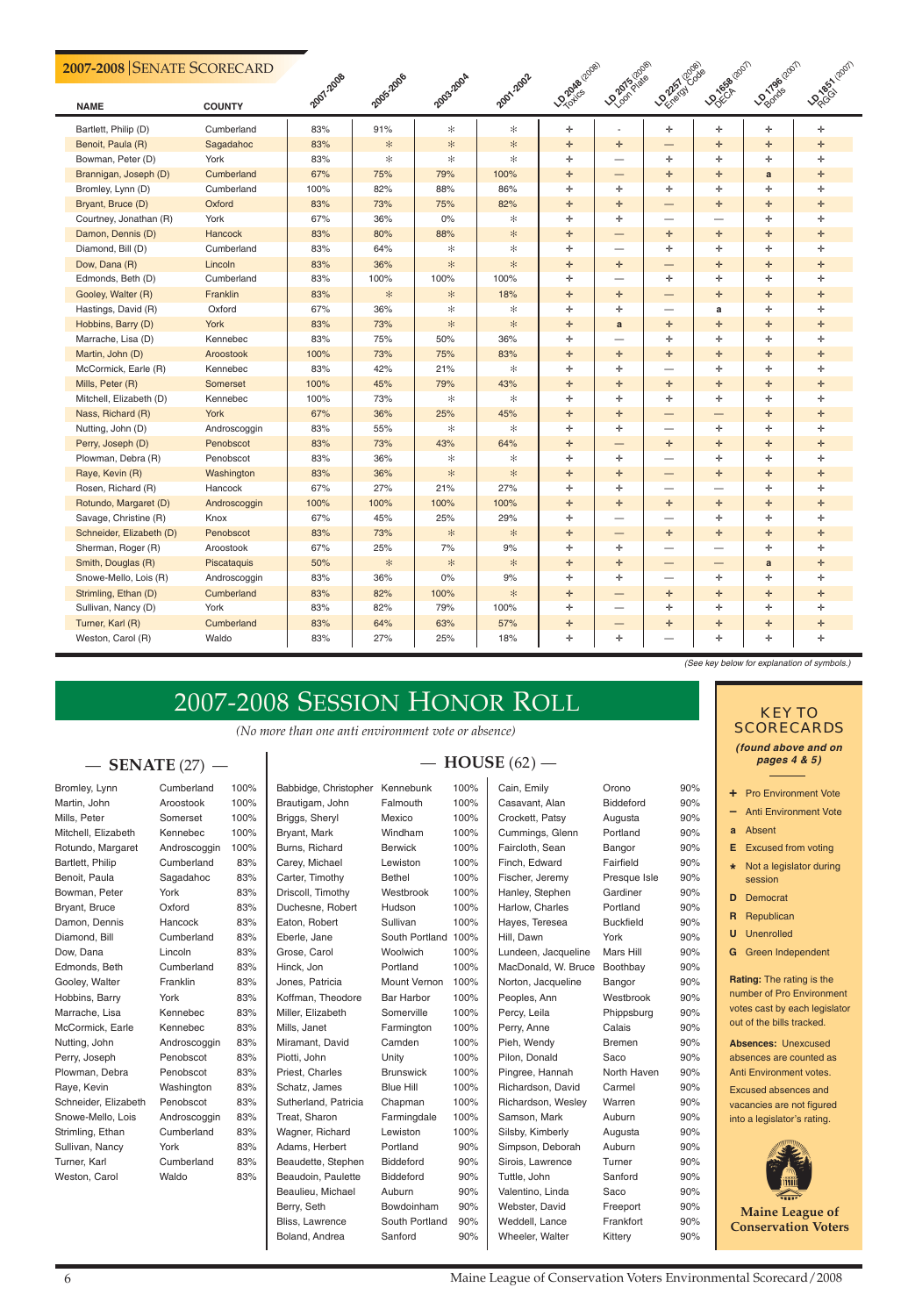## 2008 NOTEWORTHY ACTIONS

Adoption of the energy efficiency building code legislation could not have happened without outstanding leadership from **Senator Philip Bartlett** and **Representative Nancy Smith** and strong support from **Senators Lynn Bromley, Peter Mills,** and **Karl Turner** and **Representatives Michael Beaulieu, Seth Berry, Robert Berube, Lawrence Bliss, Jon Hinck, Bruce MacDonald, David Miramant, Mark Samson,** and **Kimberly Silsby.**

Î **Representative Theodore Koffman** and **Speaker Glenn Cummings** worked tirelessly to restore Maine's historic preservation tax credit. Other legislators involved in passage of the bill include **Representatives Stephen**

**Beaudette** and **Christopher Rector** and **Senators Jonathan Courtney** and **Richard Nass.**

Wind Power development got a boost from the legislature, with enactment of legislation implementing recommendations of Governor Baldacci's Task Force on Wind Power Development in Maine. **Senator Philip Bartlett** and **Representative Bruce MacDonald** were champions of this bill. **Representative Stacey Allen Fitts** and **Senator Walter Gooley** also worked hard to ensure the bill's passage.

**Representative Bruce MacDonald** was the driving force behind an innovative bill that places a three-year moratorium on construction of new coal gasification facilities, coal-to-liquid refineries, and major new power plants while

Î **House Majority Leader Hannah Pingree** sponsored and led the effort to secure passage of the kids-safe products legislation, with terrific support from a broad range of lawmakers including **Senators Philip Bartlett, Paula Benoit, Lisa Marraché, John Martin, Earle McCormick,** and **Kevin Raye,** and **Representatives Emily Cain, Robert Duchesne, Theodore Koffman, John McDonough, David Miramant,** and **Sharon Treat.**

> House Speaker **Glenn Cummings, Representative Gary Connor,** and **Representative Jill Conover** each introduced legislation to help protect Maine children from exposure to lead pollution, and all three bills were adopted.

> **Representative Jon Hinck** is to be commended for introducing









**Senator Dennis Damon** and Representatives **Bruce MacDonald** and **Leila Percy** showed leadership on the bill to restore alewives to the St. Croix River, remaining committed to fish passage all the way up the river, despite the disappointing final outcome.



Maine sets standards on carbon dioxide pollution. **In their key positions, Speaker Glenn Cummings, House Majority Leader Hannah Pingree, Senate President Beth Edmonds, Senate Majority Leader Libby Mitchell, Senators Philip Bartlett** and **Margaret Rotundo** and **Representative Theodore Koffman** provided the leadership required for environmental success during the 123rd Session. Other strong supporters included **Representatives Robert Duchesne, Jane Eberle,** and **David Miramant** (providing consistent support for the environment in Committee and during floor votes) and **Representative Benjamin Pratt** (fighting bad bills in the Agriculture, Conservation and Forestry Committee), **Senator Dana Dow** (provided strong leadership on environmental issues during the 2007 legislative session in particular) and **Senator Karl Turner** (a champion for energy efficiency at a pivotal moment during Senate deliberation on the energy building code legislation this year).

and securing enactment of a bill that will help improve air quality by imposing fines on some commercial truck drivers if they allow their vehicles to idle more than five minutes per hour.

Î **Representative Boyd Marley**, Chair of the Transportation Committee, sponsored and ensured the success of a bill that funds passenger rail service, helping to decrease our de-

pendence on fossil fuels.

Î **Representative Christopher Babbidge** sponsored and promoted a bill to recycle cell phones.

> Representative Leila Percy explains the outcome of the bill to restore alewives to the St. Croix River, which in the end, included fish passage at only one dam.

Senator Karl Turner (left) and Senator Philip Bartlett (right) speak about the success of the energy efficiency building code legislation.

*We thank the Legislature for the numerous environmental successes of the 2008 session.*

*Environmental protection was a highlight of the session, with progress on global warming, energy efficiency, reducing toxins, and combating sprawl.* © TRACY GREGOIRE



Representative Bruce MacDonald led the charge on a bill to minimize carbon dioxide pollution from new coal plants.